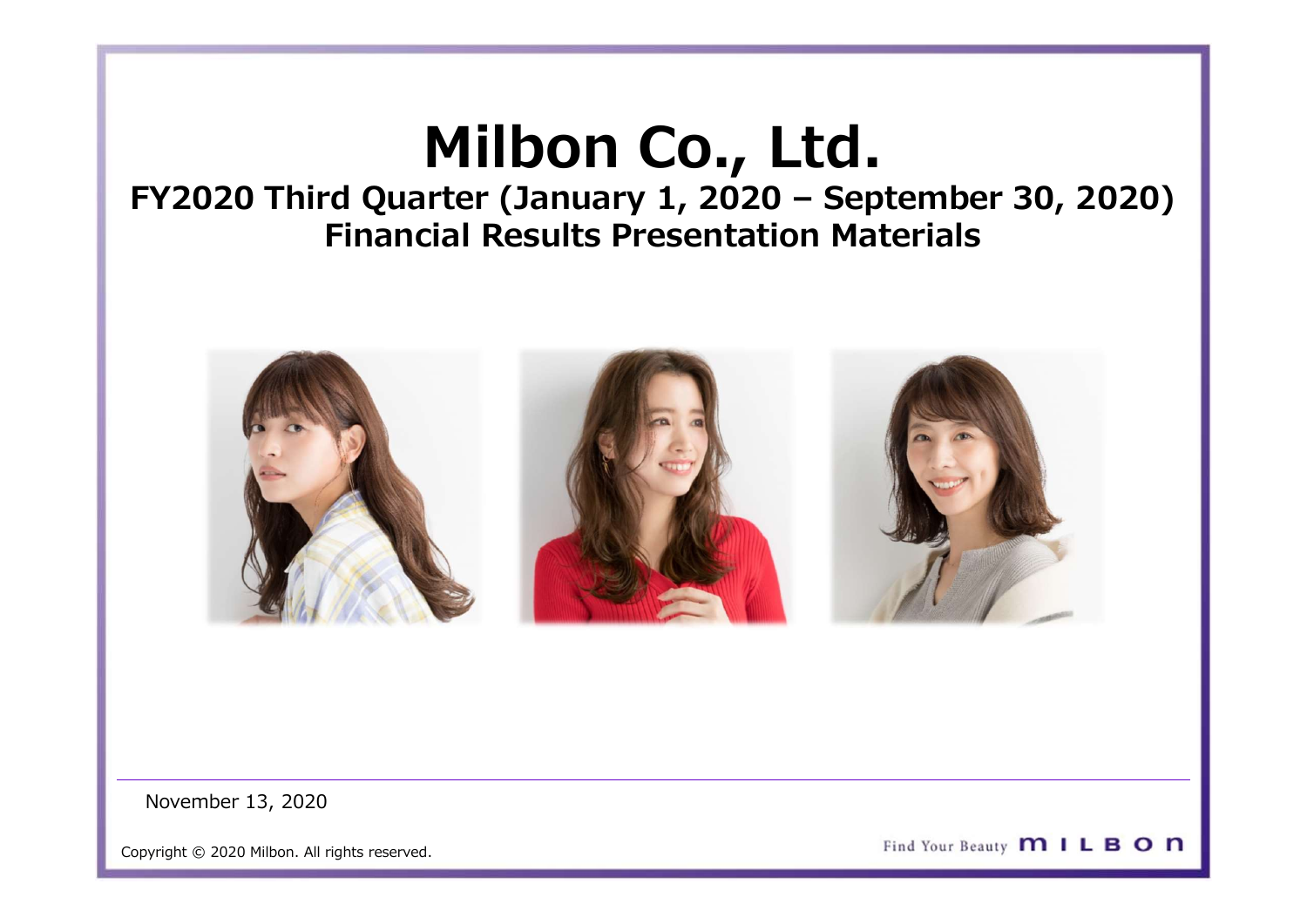# Table of Contents

- P2 Consolidated Operating Results
- P3 Consolidated Net Sales by Product Category
- P14 Consolidated Statement of Earnings
- P15 Consolidated Trends in Capital Expenditures and R&D Expenses
- P16 Trends in FPs, Market Related Data
- P17 Consolidated Net Sales in Japan and Overseas
- P18 Consolidated Operating Income in Japan and Overseas
- P19 Outlook of Overseas Subsidiaries
- P21 Appendix

Copyright © 2020 Milbon. All rights reserved. 1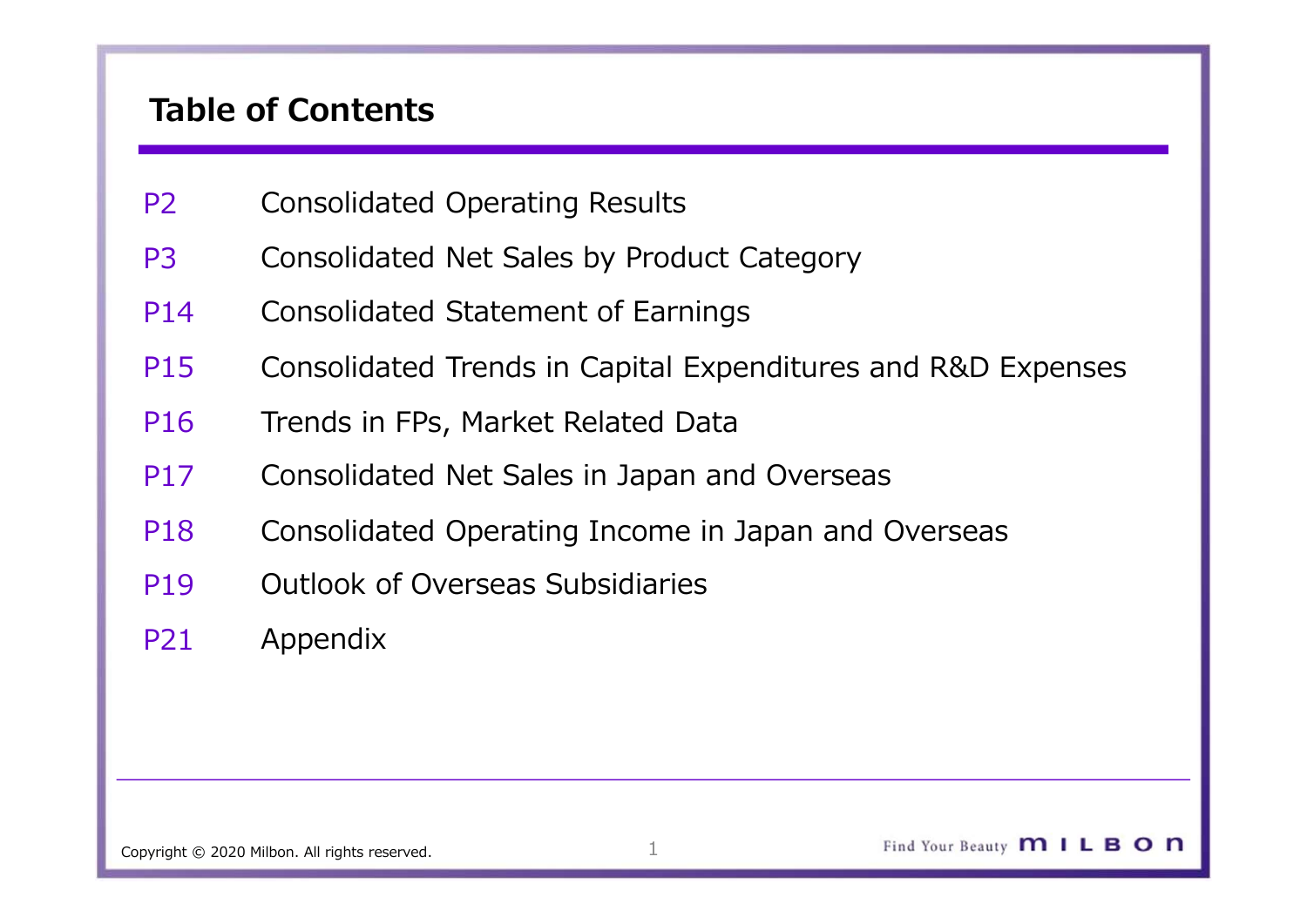- $\n \textbf{Consolidated Operating Results}$  (FY2020 9 months)<br>  $\textcolor{black}{\blacklozenge}$  Although it affected by the last-minute surge in demand prior to the consumption Although it affected by the last-minute surge in demand prior to the consumption tax hike in the previous fiscal year and activity restrictions in the COVID-19 crisis, the domestic sales has almost recovered to the level of the revised plan.
- In overseas market, the East Asian region has recovered to the situation before the COVID-19, and in South Korea in particular, it has been positive compared to the previous fiscal year, and on a consolidated basis, it is in line with the revised plan.

| <b>Consolidated Operating Results (FY2020 9 months)</b>                                                                                                                                                                                                                 |          |         |          |         |          |                                 |  |
|-------------------------------------------------------------------------------------------------------------------------------------------------------------------------------------------------------------------------------------------------------------------------|----------|---------|----------|---------|----------|---------------------------------|--|
| Although it affected by the last-minute surge in demand prior to the consumption<br>tax hike in the previous fiscal year and activity restrictions in the COVID-19 crisis,<br>the domestic sales has almost recovered to the level of the revised plan.                 |          |         |          |         |          |                                 |  |
| In overseas market, the East Asian region has recovered to the situation before the<br>◆<br>COVID-19, and in South Korea in particular, it has been positive compared to the<br>previous fiscal year, and on a consolidated basis, it is in line with the revised plan. |          |         |          |         |          |                                 |  |
| (Unit: million yen)<br>Increase/<br>Increase/<br><b>FY2019</b><br><b>FY2020</b>                                                                                                                                                                                         |          |         |          |         |          |                                 |  |
|                                                                                                                                                                                                                                                                         | 9 months | % total | 9 months | % total | Decrease | <b>Decrease</b><br>ratio $(\%)$ |  |
| Net sales                                                                                                                                                                                                                                                               | 26,651   | 100.0   | 25,214   | 100.0   | (1, 437) | (5.4)                           |  |
| Gross profit                                                                                                                                                                                                                                                            | 17,609   | 66.1    | 16,665   | 66.1    | (943)    | (5.4)                           |  |
| SG&A expenses                                                                                                                                                                                                                                                           | 12,433   | 46.7    | 12,358   | 49.0    | (75)     | (0.6)                           |  |
| Operating income                                                                                                                                                                                                                                                        | 5,175    | 19.4    | 4,307    | 17.1    | (868)    | (16.8)                          |  |
| Ordinary income                                                                                                                                                                                                                                                         | 4,804    | 18.0    | 3,842    | 15.2    | (961)    | (20.0)                          |  |
| Profit attributable to<br>owners of parent                                                                                                                                                                                                                              | 3,411    | 12.8    | 2,740    | 10.9    | (671)    | (19.7)                          |  |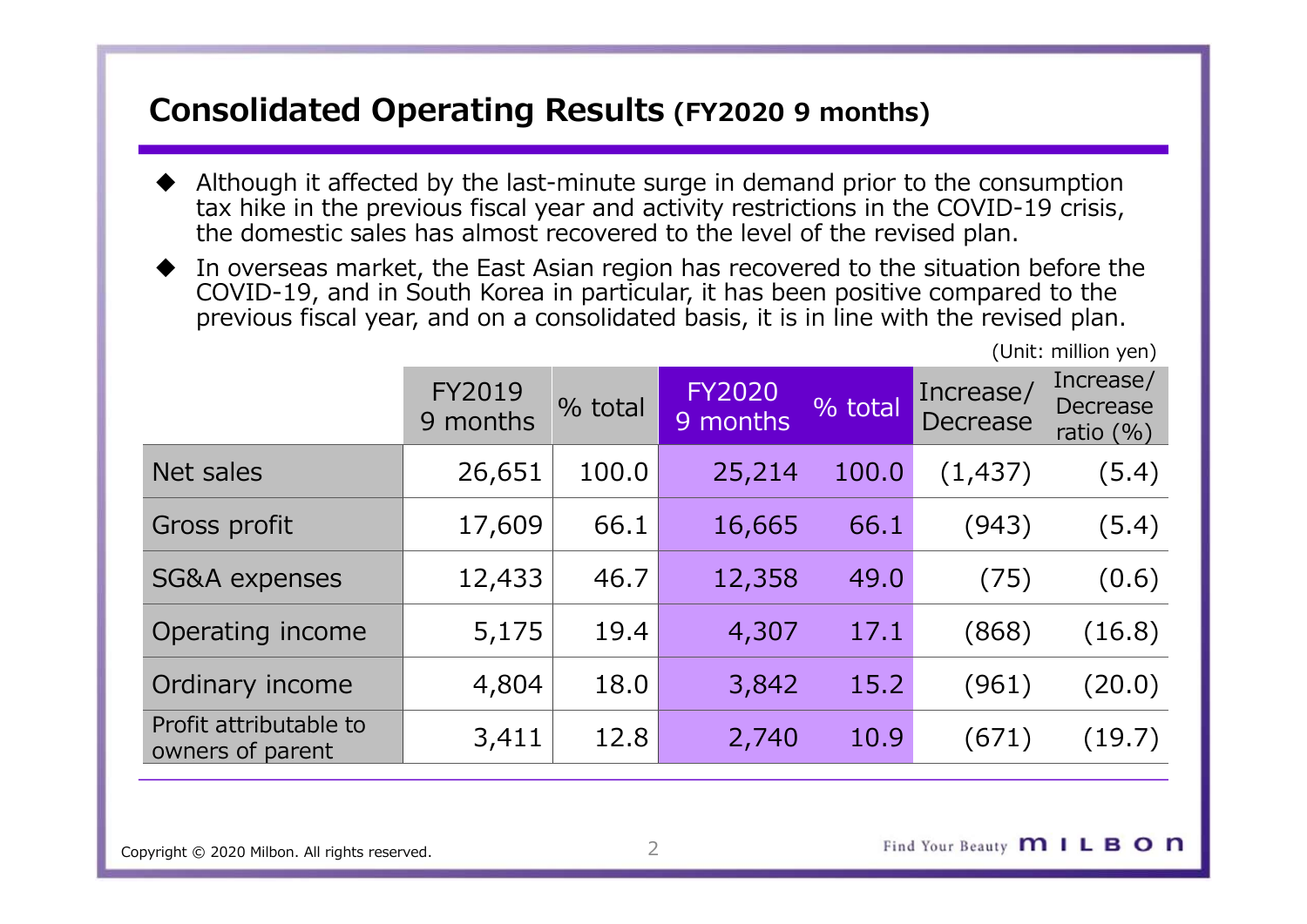# Consolidated Net Sales by Product Category [Hair Care Products (1)]<br>
Consolidated Net Sales (FY2020 9 months)

# Consolidated Net Sales (FY2020 9 months) (Unit: million yen)

|                                                  |                                                                                                                                                                                                                                                                                                                                                                                                                                                                                                                                                                                                                                                                                                                                                                                                                                                                                                                                                                                                         |                       | Consolidated Net Sales by Product Category [Hair Care Products (1)]                     |
|--------------------------------------------------|---------------------------------------------------------------------------------------------------------------------------------------------------------------------------------------------------------------------------------------------------------------------------------------------------------------------------------------------------------------------------------------------------------------------------------------------------------------------------------------------------------------------------------------------------------------------------------------------------------------------------------------------------------------------------------------------------------------------------------------------------------------------------------------------------------------------------------------------------------------------------------------------------------------------------------------------------------------------------------------------------------|-----------------------|-----------------------------------------------------------------------------------------|
|                                                  | <b>Consolidated Net Sales (FY2020 9 months)</b>                                                                                                                                                                                                                                                                                                                                                                                                                                                                                                                                                                                                                                                                                                                                                                                                                                                                                                                                                         |                       | (Unit: million yen)                                                                     |
| FY2019<br>9 months                               | <b>FY2020</b><br>9 months                                                                                                                                                                                                                                                                                                                                                                                                                                                                                                                                                                                                                                                                                                                                                                                                                                                                                                                                                                               | Increase/<br>Decrease | Increase/<br>Decrease ratio (%)                                                         |
| 15,313                                           | 14,654                                                                                                                                                                                                                                                                                                                                                                                                                                                                                                                                                                                                                                                                                                                                                                                                                                                                                                                                                                                                  | (658)                 | (4.3)                                                                                   |
| central Tokyo.<br>e-commerce website milbon: iD. | year due to stable repeat demand, despite the inability to roll out new products sufficiently<br>due to activity limitations and the impact of a decrease in customers visiting stores in<br>Global Milbon is making progress in creating new contact points both domestically and<br>internationally. Domestically, the company has been boosted by heightened salon's<br>awareness of product sales in the aftermath of the COVID-19 crisis and the launch of the<br>For professional brands, Cronna brand was positive compared to the previous year in Q3<br>(July to September) due in part to the impact of new products, but sales of Elujuda and<br>Jemile fran were negative due to factors such as the timing of new product launches<br>coinciding with voluntary restraints and activity limitations.<br>Launched Door, a new brand for social media natives for professional product lines. The<br>company is taking on the challenge of new sales promotions, such as video streaming and |                       | Premium brands remained strong. Aujua remained positive compared to the previous fiscal |

- year due to stable repeat demand, despite the inability to roll out new products sufficiently due to activity limitations and the impact of a decrease in customers visiting stores in central Tokyo.
- Global Milbon is making progress in creating new contact points both domestically and internationally. Domestically, the company has been boosted by heightened salon's awareness of product sales in the aftermath of the COVID-19 crisis and the launch of the e-commerce website milbon:iD.
- coinciding with voluntary restraints and activity limitations.
- Launched Door, a new brand for social media natives for professional product lines. The company is taking on the challenge of new sales promotions, such as video streaming and easier delivery of samples, but the effect is not yet apparent.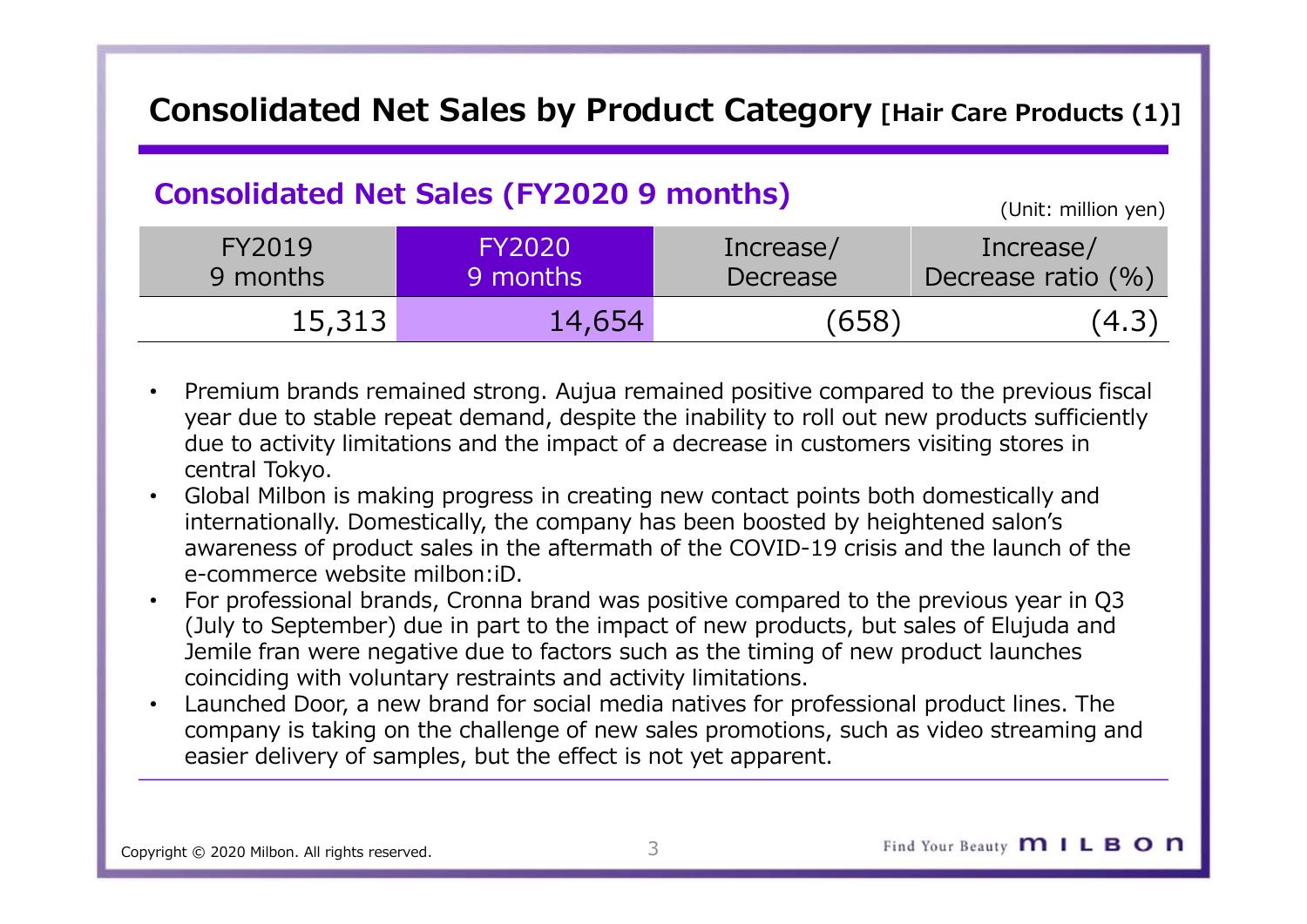# Consolidated Net Sales by Product Category [Hair Care Products (2)]<br>New Products

# New Products FY2020 9 months

Consolidated Net Sales by Product Category [Hair Care Products]<br>New Products<br>Triangle of months<br>Aujua Scalpcare Series Fortice Line<br>A scalp care series that approaches Ageing Bacteria<br>the hair and scalp to curb complex agi **ON Solidated Net Sales by Product Category** [Hair Care Products (2)]<br> **EW Products**<br> **A scalp care series that approaches Ageing Bacteria**<br> **Present on the scalp to curb complex aging damage of**<br>
the hair and scalp.<br>
(Uni present on the scalp care series that approaches Ageing Bacteria<br> **Products**<br> **Products**<br> **Present on the scalp to curb complex aging Bacteria**<br> **Products**<br> **Products**<br> **Products**<br> **Products**<br> **Products**<br> **Products**<br> **Prod DIMENTIFY CONCRETE:**<br> **THE HAMM SCALP CALCE SCALE ASSESS PORTLAND SCALP CALCE SCALA SCALP CARRY AND SCALP CARRY AND RESPONSIVED A SCALP CALCE AND FY2020 (Unit: million yen)<br>
FY2020 target\* The scalp.<br>
FY2020 target\* The p** 



(Unit: million yen)

| $FY2020$ target* | <b>FY2020</b><br>9 months* | Progress rate (%)        |       |
|------------------|----------------------------|--------------------------|-------|
| -                | 137                        | $\overline{\phantom{0}}$ | March |





### March 10, 2020 Debut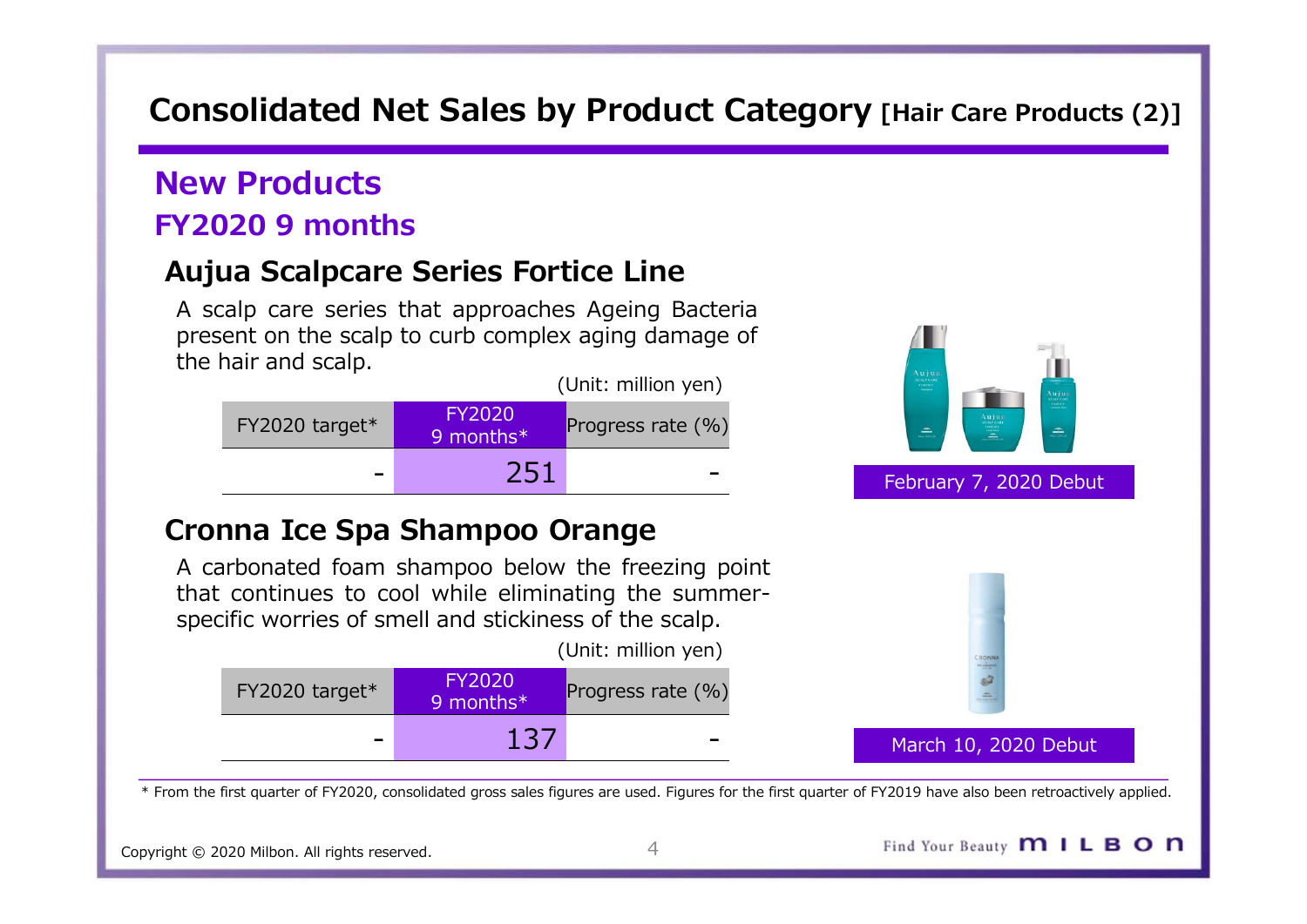# Consolidated Net Sales by Product Category [Hair Care Products (3)]<br>New Products

# New Products FY2020 9 months

# Door

A new hair styling brand that meets the desire of the social media native (Gen Z) to express themselves freely that they want at that time.

FY2020 target<sup>\*2</sup> Progress rate (%) (Unit: million yen)



\*1 Today's young people have grown up in an environment surrounded by smartphones, PCs, and other devices since their birth. \*2 From the first quarter of FY2020, consolidated gross sales figures are used. Figures for the first quarter of FY2019 have also been retroactively applied.

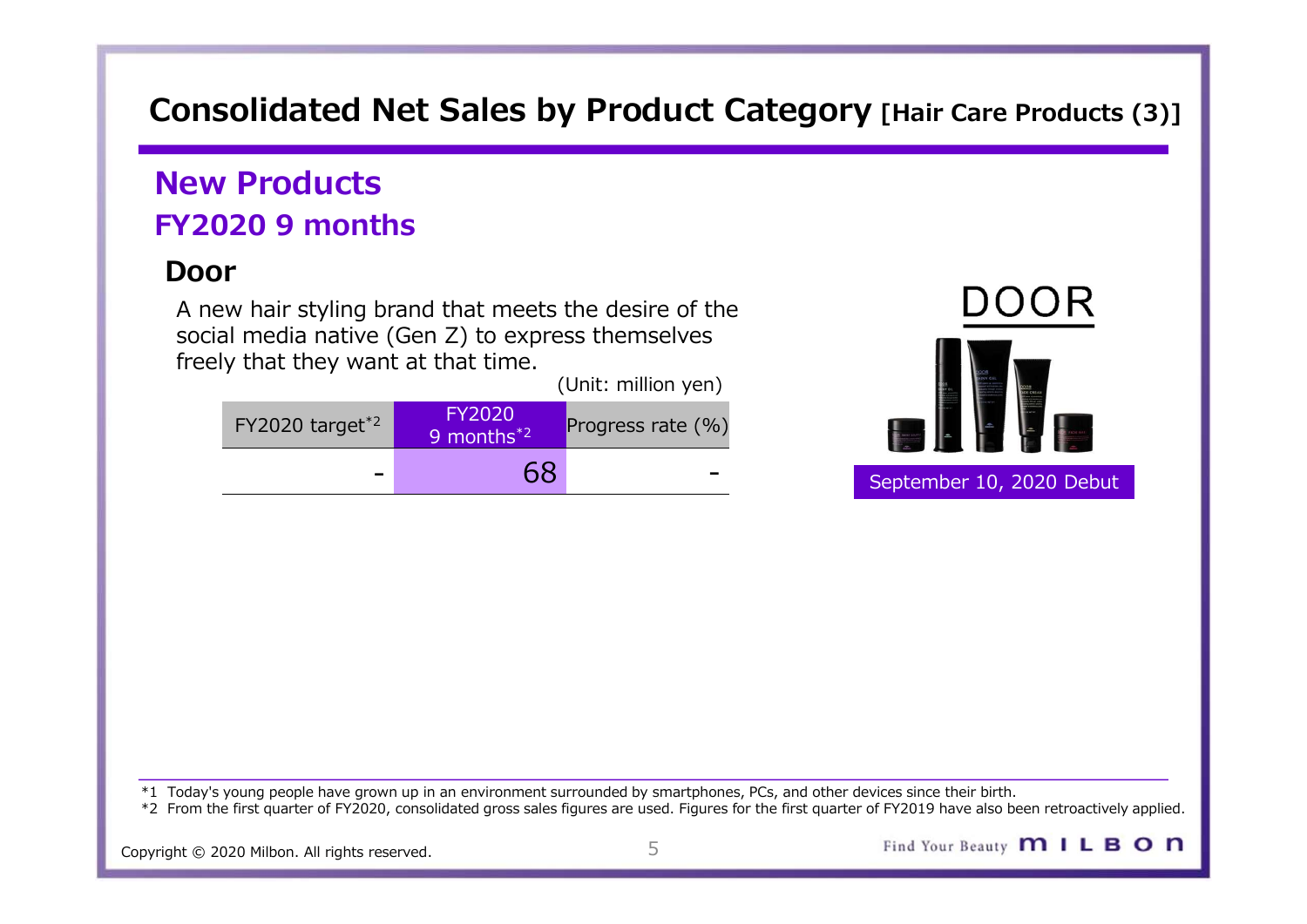# A Premium Brand, Aujua

# Demand remains strong and stable under the COVID-19 circumstances

| A Premium Brand, Aujua                                                                          |                                |                                                         |                                                                |                                                     |                         |  |  |  |
|-------------------------------------------------------------------------------------------------|--------------------------------|---------------------------------------------------------|----------------------------------------------------------------|-----------------------------------------------------|-------------------------|--|--|--|
| Demand remains strong and stable under the COVID-19 circumstances                               |                                |                                                         |                                                                |                                                     |                         |  |  |  |
| <b>Number of salons</b>                                                                         |                                |                                                         | (Unit: salons)                                                 |                                                     |                         |  |  |  |
| FY2019 *1                                                                                       | FY2020 *1                      | Increase/<br>Decrease                                   | Increase/<br>Decrease ratio (%)                                | Aujua                                               |                         |  |  |  |
| 3,698                                                                                           | 4,006                          | 308                                                     | 8.3                                                            |                                                     |                         |  |  |  |
|                                                                                                 |                                |                                                         | Consolidated gross sales (FY2020 9 months) (Unit: million yen) |                                                     |                         |  |  |  |
| FY2019<br>9 months $*2$                                                                         | <b>FY2020</b><br>9 months $*2$ | Increase/<br>Decrease                                   | Increase/<br>Decrease ratio (%)                                | Trends in sales & number of salons<br>(Million yen) | (Number of salons)      |  |  |  |
| 5,085                                                                                           | 5,113                          | 28                                                      | 0.6                                                            | 9,000<br>8,000                                      | 4,500<br>4,000          |  |  |  |
| <b>Brand concept</b><br>A hair care brand that nurtures the<br>beauty of Japanese women's hair. |                                | <b>Product range</b><br>texture of individual customers | A wide-ranging line-up that suits the hair                     | 7,000<br>6,000<br>5.000                             | 3,500<br>3,000<br>2.500 |  |  |  |

| FY2019<br>9 months $*2$ | <b>FY2020</b><br>9 months $*2$ | Increase/<br>Decrease | Increase/<br>Decrease ratio (%) | (Million yer |
|-------------------------|--------------------------------|-----------------------|---------------------------------|--------------|
| 5,085                   | 5,113                          |                       | 0.6                             | 9,000        |
|                         |                                |                       |                                 | R UUU        |

### Brand concept

A hair care brand that nurtures the beauty of Japanese women's hair, born from the climate, culture and hair characteristics of Japan

## What is Aujua?

Hair care that supports beauty, now and into the future, by addressing each individual's hair and skin concerns and choosing the most appropriate item for that time. This is Aujua.

## Product range and the state of  $^{7,000}$

A wide-ranging line-up that suits the hair  $6,000$ texture of individual customers ・5 series Eternal stage series (new) Aging care series Hair care series Scalp care series 1,000 Climatic care series ・14 lines ・89 items





\*1 Calculated based on the past year's shipment results for both Japan and overseas.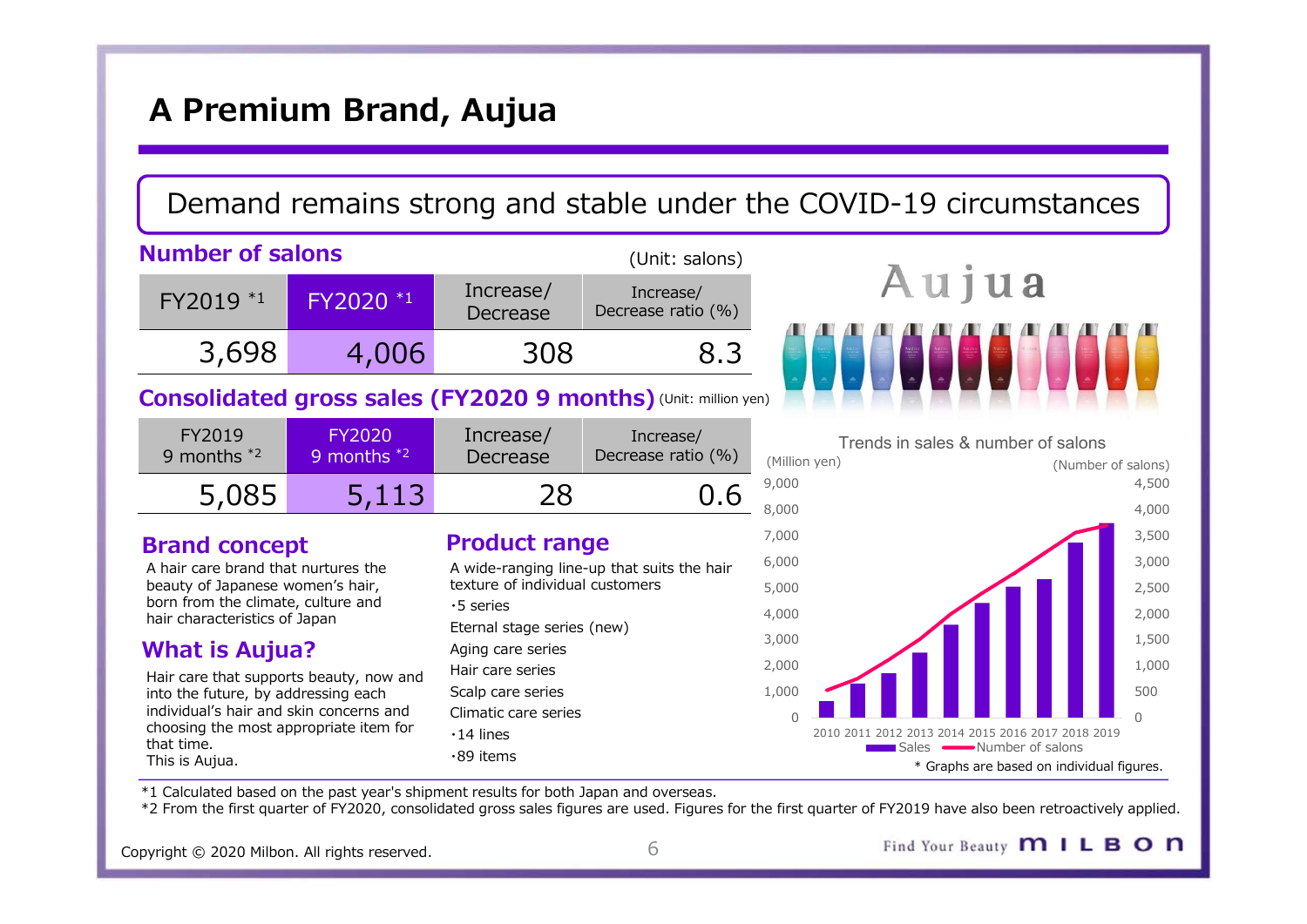# A Premium Brand, Global Milbon

## Growth in number of contact points in both domestic and overseas markets

|                                                                                                                                                                                                                |                                | A Premium Brand, Global Milbon                                         |                                                                                                                                                                                                                                                                                                            |                                         |                                 |                                                                                                                                                                                                                                                                                                                                                                                                                                                                                                                                                                                                                                                                                                                                                                                                                                                                                                        |                                       |               |
|----------------------------------------------------------------------------------------------------------------------------------------------------------------------------------------------------------------|--------------------------------|------------------------------------------------------------------------|------------------------------------------------------------------------------------------------------------------------------------------------------------------------------------------------------------------------------------------------------------------------------------------------------------|-----------------------------------------|---------------------------------|--------------------------------------------------------------------------------------------------------------------------------------------------------------------------------------------------------------------------------------------------------------------------------------------------------------------------------------------------------------------------------------------------------------------------------------------------------------------------------------------------------------------------------------------------------------------------------------------------------------------------------------------------------------------------------------------------------------------------------------------------------------------------------------------------------------------------------------------------------------------------------------------------------|---------------------------------------|---------------|
|                                                                                                                                                                                                                |                                |                                                                        | Growth in number of contact points in both domestic and overseas mar                                                                                                                                                                                                                                       |                                         |                                 |                                                                                                                                                                                                                                                                                                                                                                                                                                                                                                                                                                                                                                                                                                                                                                                                                                                                                                        |                                       |               |
| <b>Number of salons</b>                                                                                                                                                                                        |                                |                                                                        | (Unit: salons)                                                                                                                                                                                                                                                                                             |                                         |                                 |                                                                                                                                                                                                                                                                                                                                                                                                                                                                                                                                                                                                                                                                                                                                                                                                                                                                                                        | <b>MILBON</b>                         |               |
| FY2019 *1                                                                                                                                                                                                      | FY2020 *1                      | Increase/<br>Decrease                                                  | Increase/<br>Decrease ratio (%)                                                                                                                                                                                                                                                                            |                                         |                                 |                                                                                                                                                                                                                                                                                                                                                                                                                                                                                                                                                                                                                                                                                                                                                                                                                                                                                                        |                                       |               |
| 7,674                                                                                                                                                                                                          | 10,326                         | 2,652                                                                  | 34.6                                                                                                                                                                                                                                                                                                       |                                         | <b>MILBON</b><br>SMOOTH         | <b>MILBON</b><br>milBon<br>KEPAR<br>MOISTURE                                                                                                                                                                                                                                                                                                                                                                                                                                                                                                                                                                                                                                                                                                                                                                                                                                                           | <b>MILBON</b>                         | <b>MILBON</b> |
|                                                                                                                                                                                                                |                                |                                                                        | Consolidated gross sales (FY2020 9 months) (Unit: million yen)                                                                                                                                                                                                                                             |                                         | $M_{\rm CSP29~MHz}$<br>necentit | <b>BEFLENDER</b><br><b>REGIONATOS</b><br>$\begin{tabular}{c} \multicolumn{1}{c}{\textbf{1.00}}\\ \multicolumn{1}{c}{\textbf{1.00}}\\ \multicolumn{1}{c}{\textbf{1.00}}\\ \multicolumn{1}{c}{\textbf{1.00}}\\ \multicolumn{1}{c}{\textbf{1.00}}\\ \multicolumn{1}{c}{\textbf{1.00}}\\ \multicolumn{1}{c}{\textbf{1.00}}\\ \multicolumn{1}{c}{\textbf{1.00}}\\ \multicolumn{1}{c}{\textbf{1.00}}\\ \multicolumn{1}{c}{\textbf{1.00}}\\ \multicolumn{1}{c}{\textbf{1.00}}\\ \multic$<br>$\begin{array}{l} \begin{array}{c} \text{MSE} \left( \begin{smallmatrix} 0 & 0 \\ 0 & 0 \end{smallmatrix} \right) & \text{MSE} \left( \begin{smallmatrix} 0 & 0 \\ 0 & 0 \end{smallmatrix} \right) \\ \text{MSE} \left( \begin{smallmatrix} 0 & 0 \\ 0 & 0 \end{smallmatrix} \right) & \text{MSE} \left( \begin{smallmatrix} 0 & 0 \\ 0 & 0 \end{smallmatrix} \right) \end{array} \end{array}$<br>meens<br>meenni | <b>USTRACES</b><br>$-111.11$<br>жения | тесни         |
| FY2019<br>9 months $*2$                                                                                                                                                                                        | <b>FY2020</b><br>9 months $*2$ | Increase/<br>Decrease                                                  | Increase/<br>Decrease ratio (%)                                                                                                                                                                                                                                                                            | (Million yen)                           |                                 | Trends in sales & number of sa                                                                                                                                                                                                                                                                                                                                                                                                                                                                                                                                                                                                                                                                                                                                                                                                                                                                         |                                       | (Nu           |
| 1,939                                                                                                                                                                                                          | 1,965                          | 25                                                                     | 1.3                                                                                                                                                                                                                                                                                                        | 3,000                                   |                                 |                                                                                                                                                                                                                                                                                                                                                                                                                                                                                                                                                                                                                                                                                                                                                                                                                                                                                                        |                                       |               |
| <b>Brand concept</b><br>A system hair care brand that<br>cultivates the "unique beauty" of<br>each individual, with 360° shiny hair<br><b>Countries with salons</b><br>Japan, USA, Hong Kong, China, Thailand, |                                | discovered a universal form of hair<br>repairing such damaged hair and | <b>What is "Global Milbon"?</b><br>We conducted an in-depth analysis of the<br>inner structure of the hair of women from<br>20 countries around the world, using our<br>proprietary CT scanning technology, and<br>damage. Accordingly, we developed a hair<br>care line containing ingredients capable of | 2,500<br>2,000<br>1,500<br>1,000<br>500 |                                 |                                                                                                                                                                                                                                                                                                                                                                                                                                                                                                                                                                                                                                                                                                                                                                                                                                                                                                        |                                       |               |

### **Consolidated gross sales (FY2020 9 months)** (Unit: million yen)

| FY2019        | <b>FY2020</b> | Increase/ | Increase/          | Trends in sales & |
|---------------|---------------|-----------|--------------------|-------------------|
| 9 months $*2$ | 9 months $*2$ | Decrease  | Decrease ratio (%) | (Million yen)     |
| 1,939         | 1,965         |           |                    | 3,000             |

### Brand concept

## Countries with salons

Japan, USA, Hong Kong, China, Thailand, Taiwan, Turkey, Malaysia, Vietnam, Indonesia, the Philippines, Singapore, Germany, Korea

# What is "Global Milbon"?

We conducted an in-depth analysis of the inner structure of the hair of women from<br>20 countries around the world using our  $1.500$ 20 countries around the world, using our proprietary CT scanning technology, and discovered a universal form of hair 1,000 damage. Accordingly, we developed a hair care line containing ingredients capable of repairing such damaged hair and increasing the density within each strand of hair.

"Global Milbon" is a system hair care from the core.





\*1 Calculated based on the past year's shipment results for both Japan and overseas.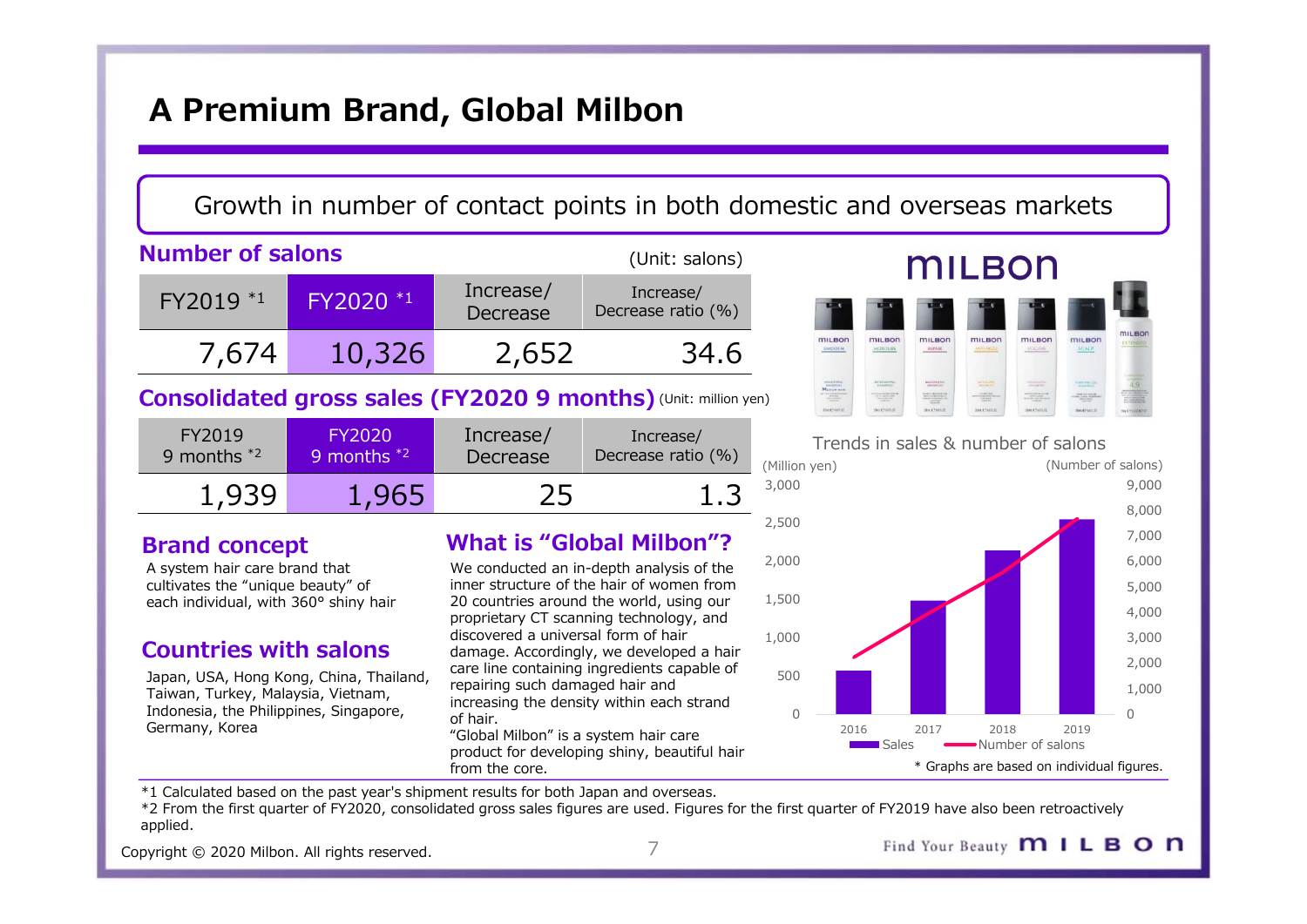# Consolidated Net Sales by Product Category [Hair Coloring Products (1)]<br>
Consolidated Net Sales (FY2020 9 months)

# Consolidated Net Sales (FY2020 9 months) (Unit: million yen)

|                              |                                                   | Consolidated Net Sales by Product Category [Hair Coloring Products (1)]                                                                                                                                                                                                                                                                                                                                                                                                                                                                                                                                                                                                     |                                 |
|------------------------------|---------------------------------------------------|-----------------------------------------------------------------------------------------------------------------------------------------------------------------------------------------------------------------------------------------------------------------------------------------------------------------------------------------------------------------------------------------------------------------------------------------------------------------------------------------------------------------------------------------------------------------------------------------------------------------------------------------------------------------------------|---------------------------------|
|                              | <b>Consolidated Net Sales (FY2020 9 months)</b>   |                                                                                                                                                                                                                                                                                                                                                                                                                                                                                                                                                                                                                                                                             | (Unit: million yen)             |
| FY2019<br>9 months           | <b>FY2020</b><br>9 months                         | Increase/<br>Decrease                                                                                                                                                                                                                                                                                                                                                                                                                                                                                                                                                                                                                                                       | Increase/<br>Decrease ratio (%) |
| 9,889                        | 9,148                                             | (741)                                                                                                                                                                                                                                                                                                                                                                                                                                                                                                                                                                                                                                                                       | (7.5)                           |
| exceeded those of last year. | growing positively compared to the previous year. | • In the third quarter (July to September), overseas sales were positive compared<br>to the previous year, and domestic sales returned to almost the same level as<br>last year. Consolidated sales turned positive compared to the previous year.<br>• The popularity of highly designed hair color products using breach agents is<br>strong, and the recovery of fashion color is rapid. Cumulative sales of Addicthy<br>• Domestically, gray color is returning as salons resume, but it continues to<br>struggle due to competition from other companies and a decrease in activity.<br>• Overseas, South Korea continues to perform well, and the cumulative total is |                                 |

- 
- 
- 
-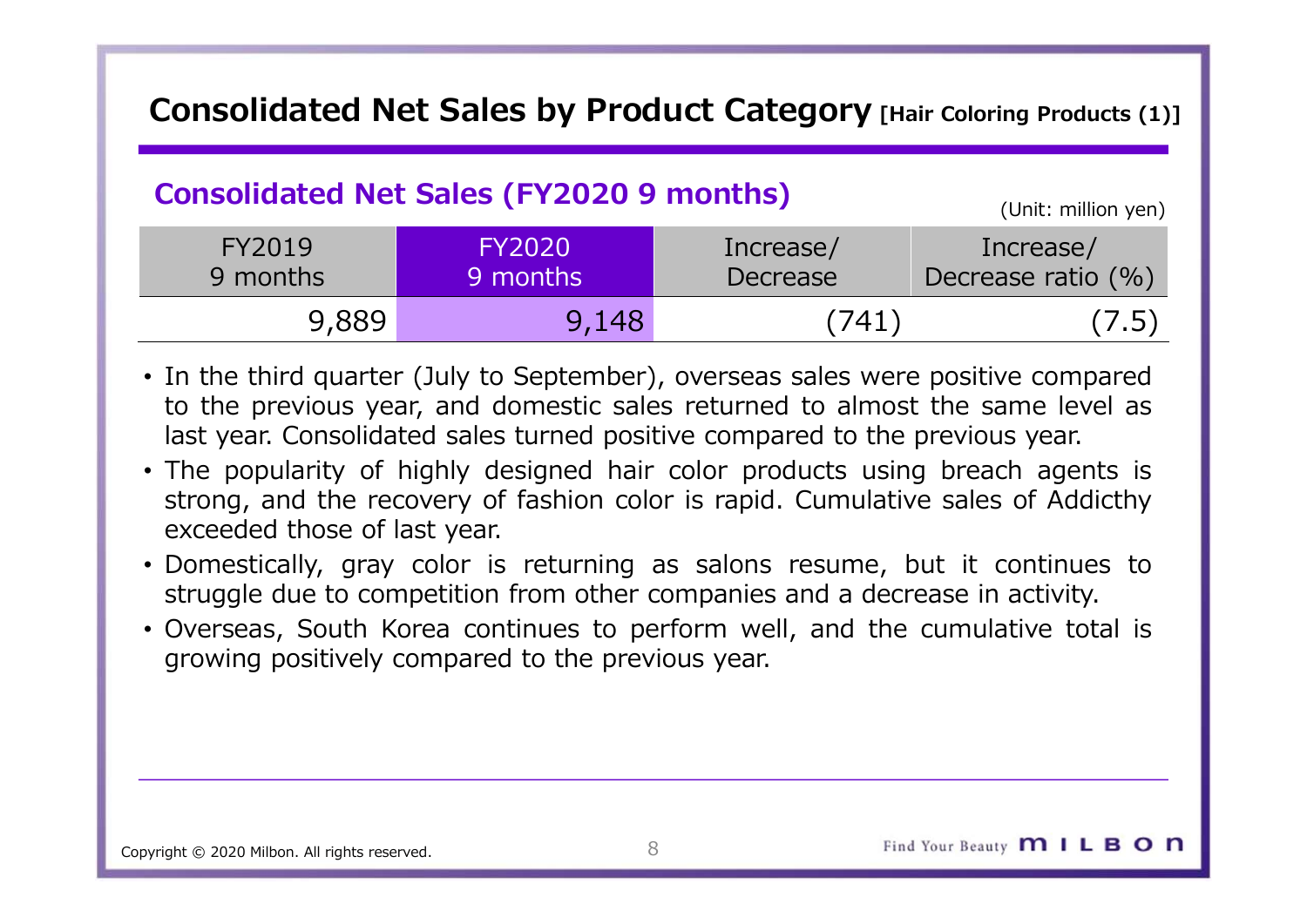# Consolidated Net Sales by Product Category [Hair Coloring Product (2)]<br>Core Product

# Core Product FY2020 9 months

# Ordeve Addicthy

**DISON CONSULTER SERVIES AND SERVIES AND SERVIES CONSULTER SERVIES PRODUCT**<br> **EXECUTE PRODUCT**<br> **Exases red-tinged brown with high saturation blue.**<br>
With clear and transparent color expression, it lets customers<br>
(Unit: **ONEX CONCRETE AN EXERCISE SOME CONCRETE AN EXERCISE AN EXERCISE AN EXERCISE AN EXERCISE AN EXERCISE AN EXPRES<br>
VERSE THE COLOR CONTROL EXPRESSION EXPRESS THE COLOR CONTROL EXPRESS THE COLOR CONTROL CONTROLLER COLOR CONTRO onsolidated Net Sales by Product Category** [Hair color<br> **ore Product**<br> **Product**<br> **Product**<br> **Product**<br> **Product**<br> **Product**<br> **Product**<br> **Product**<br> **Product**<br> **Product**<br> **Product**<br> **Product**<br> **Product**<br> **Product**<br> **Produc** 

|                                                                                                   |                                                                                                                                                                                                          |                              |                                                                                                                                                                       | Core Product                           |
|---------------------------------------------------------------------------------------------------|----------------------------------------------------------------------------------------------------------------------------------------------------------------------------------------------------------|------------------------------|-----------------------------------------------------------------------------------------------------------------------------------------------------------------------|----------------------------------------|
|                                                                                                   |                                                                                                                                                                                                          |                              |                                                                                                                                                                       | <b>FY2020 9 months</b>                 |
|                                                                                                   |                                                                                                                                                                                                          |                              |                                                                                                                                                                       | <b>Ordeve Addicthy</b>                 |
| <b>ORDEVE</b><br>Addicthy                                                                         |                                                                                                                                                                                                          |                              | Erases red-tinged brown with high saturation blue.<br>With clear and transparent color expression, it lets customers<br>freely realize individual hair color designs. |                                        |
|                                                                                                   | (Unit: million yen)                                                                                                                                                                                      |                              |                                                                                                                                                                       |                                        |
|                                                                                                   | Increase/<br>Decrease ratio (%)                                                                                                                                                                          | Increase/<br><b>Decrease</b> | <b>FY2020</b><br>9 months *                                                                                                                                           | FY2019<br>9 months *                   |
| FY2017 Debut                                                                                      | 6.7                                                                                                                                                                                                      | 205                          | 3,285                                                                                                                                                                 | 3,080                                  |
| <b>ORDEVE</b><br>$\boldsymbol{6}$<br>Seedil<br><b>ORDEVE</b><br>Seedil<br><b>Interval Re:Care</b> | A gray-hair coloring product for gentle dyeing. Does not irritate<br>the scalp, allowing adult women who have repeatedly used gray-<br>hair coloring products to continue enjoying and feel secure about |                              |                                                                                                                                                                       | <b>Ordeve Seedil</b><br>hair coloring. |
| 三、小小<br>雪鸟                                                                                        | (Unit: million yen)<br>Increase/<br>Decrease ratio (%)                                                                                                                                                   | Increase/<br>Decrease        | <b>FY2020</b><br>9 months *                                                                                                                                           | FY2019<br>9 months *                   |
| June 6, 2019 Debut                                                                                |                                                                                                                                                                                                          | 170                          | 412                                                                                                                                                                   | 242                                    |



| FY2019<br>9 months * | <b>FY2020</b><br>9 months * | Increase/<br>Decrease | Increase/<br>Decrease ratio (%) | $\rightarrow$ |
|----------------------|-----------------------------|-----------------------|---------------------------------|---------------|
| つムつ                  | 417                         | 170                   | $\overline{\phantom{0}}$        | June 6, 2     |

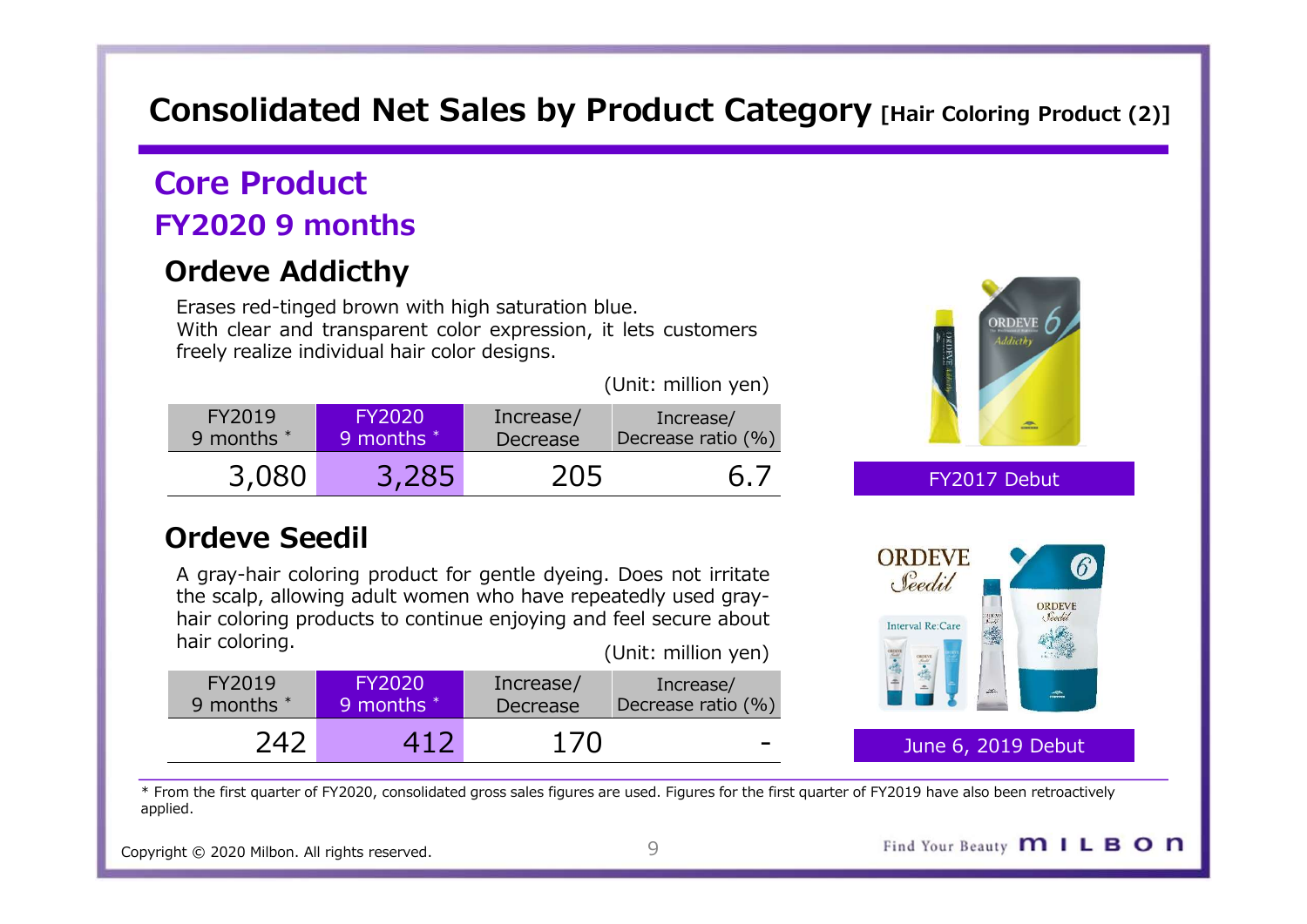# A Premium Organic Brand, Villa Lodola (1)

## Impacted by restriction activities and a decrease in the number of salon customers in central Tokyo

|                                                        |                                                                                                                                                                                                                                                                                                                    |                              | A Premium Organic Brand, Villa Lodola (1)                      |                                          |                                                                                                     |
|--------------------------------------------------------|--------------------------------------------------------------------------------------------------------------------------------------------------------------------------------------------------------------------------------------------------------------------------------------------------------------------|------------------------------|----------------------------------------------------------------|------------------------------------------|-----------------------------------------------------------------------------------------------------|
|                                                        |                                                                                                                                                                                                                                                                                                                    |                              |                                                                |                                          | Impacted by restriction activities and a decrease in the number of salon customers in central Tokyo |
| <b>Number of salons</b>                                |                                                                                                                                                                                                                                                                                                                    |                              | (Unit: salons)                                                 |                                          |                                                                                                     |
| FY2019                                                 | <b>FY2020</b>                                                                                                                                                                                                                                                                                                      | Increase/<br>Decrease        | Increase/<br>Decrease ratio (%)                                |                                          | Villa Lodola<br>PROFESSIONAL                                                                        |
| 9,015                                                  | 9,621                                                                                                                                                                                                                                                                                                              | 606                          | 6.7                                                            |                                          |                                                                                                     |
|                                                        |                                                                                                                                                                                                                                                                                                                    |                              | Consolidated gross sales (FY2020 9 months) (Unit: million yen) |                                          |                                                                                                     |
| FY2019<br>9 months *                                   | <b>FY2020</b><br>9 months *                                                                                                                                                                                                                                                                                        | Increase/<br><b>Decrease</b> | Increase/<br>Decrease ratio (%)                                |                                          |                                                                                                     |
| 879                                                    | 790                                                                                                                                                                                                                                                                                                                | (89                          | (10.2)                                                         |                                          | Trends in sales & number of salons                                                                  |
| <b>Brand concept</b><br>beauty of your hair and scalp. | Nurtured in the soil of Italy, these gifts from nature bring out the authentic                                                                                                                                                                                                                                     |                              |                                                                | (Million yen)<br>1,400<br>1,200<br>1,000 | (Number of salons)<br>10,000<br>8,000                                                               |
| <b>What is Villa Lodola?</b>                           |                                                                                                                                                                                                                                                                                                                    |                              |                                                                | 800                                      | 6,000                                                                                               |
| promotional tools.                                     | Based on the concept of "Beauty, the Organic Way," Villa Lodola is a true<br>organic brand that thoroughly cares about the natural environment not<br>only for the product itself but also in its container, production phase and<br>All of the products are certified by ICEA, an Italian authority. Villa Lodola |                              |                                                                | 600<br>400<br>200<br>$\Omega$            | 4,000<br>2,000<br>$\Omega$                                                                          |
|                                                        | supports organic choices, with hair care products nurtured in the soil of                                                                                                                                                                                                                                          |                              |                                                                |                                          | 2012 2013 2014 2015 2016 2017 2018 2019                                                             |

| FY2019     | FY2020     | Increase/           | Increase/          |                   |
|------------|------------|---------------------|--------------------|-------------------|
| 9 months * | 9 months * | Decrease            | Decrease ratio (%) |                   |
|            | 790        | $\lbrack 89\rbrack$ | (10.2)             | Trends in sales & |

### Brand concept

## What is Villa Lodola?

All of the products are certified by ICEA, an Italian authority. Villa Lodola 2012 2013 2014 2015 2016 2017 2018 2019 supports organic choices, with hair care products nurtured in the soil of Italy, bringing out true beauty.



## Trends in sales & number of salons

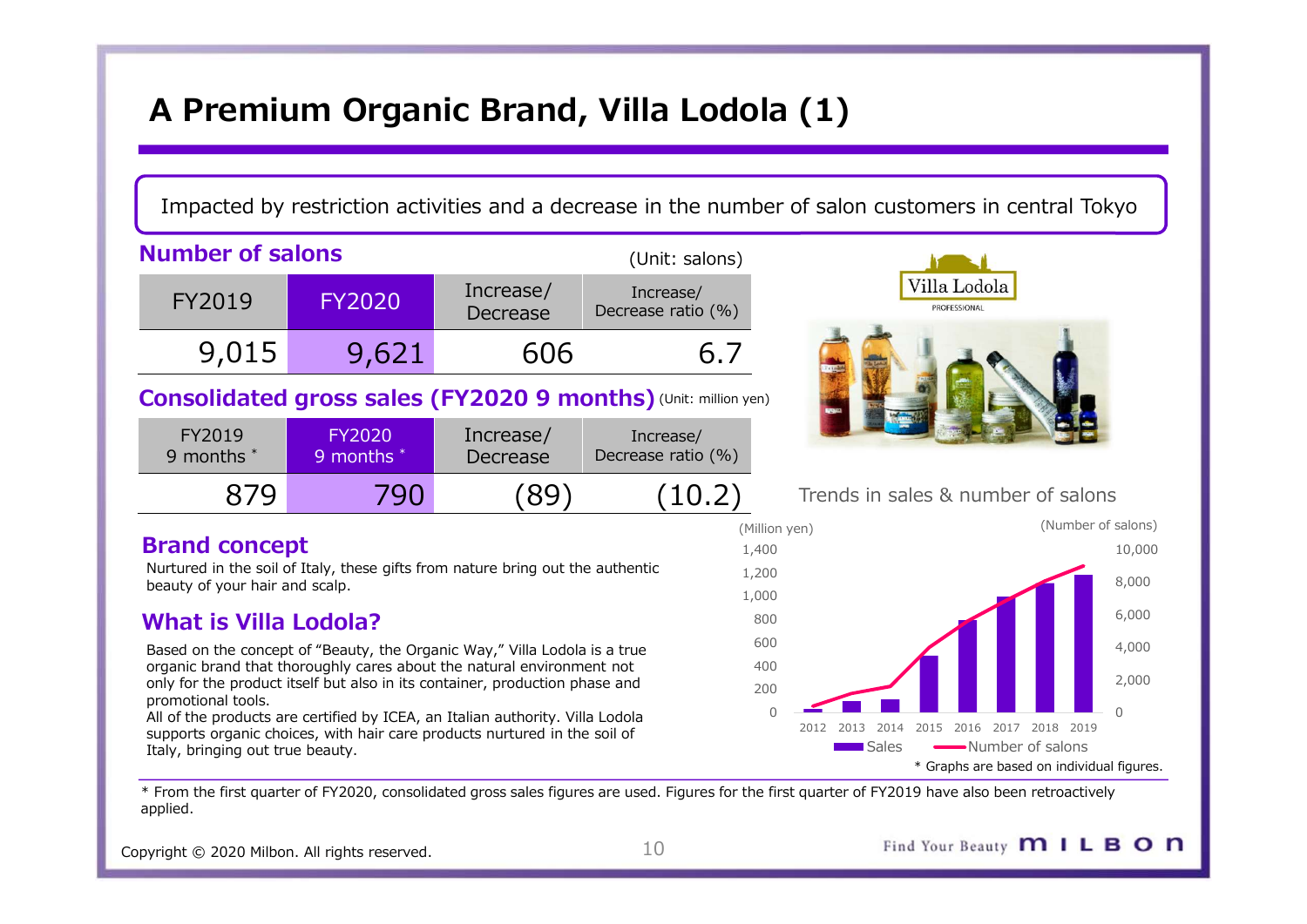# A Premium Organic Brand, Villa Lodola (2)

# Core Product

# Villa Lodola Color

|                      |                             |                       | A Premium Organic Brand, Villa Lodola (2)                                                                                                                                                                                                                                                    |              |
|----------------------|-----------------------------|-----------------------|----------------------------------------------------------------------------------------------------------------------------------------------------------------------------------------------------------------------------------------------------------------------------------------------|--------------|
| <b>Core Product</b>  |                             |                       |                                                                                                                                                                                                                                                                                              |              |
| Villa Lodola Color   |                             |                       | With 92% natural ingredients, the product's formulation utilizes the<br>power of plants. It brings comfort of an organic product across all<br>aspects, including during application, the finish and continued use.<br><b>Consolidated gross sales (FY2020 9 months)</b> (Unit: million yen) |              |
| FY2019<br>9 months * | <b>FY2020</b><br>9 months * | Increase/<br>Decrease | Increase/<br>Decrease ratio (%)                                                                                                                                                                                                                                                              |              |
| 655                  | 593                         | (62)                  | (9.5)                                                                                                                                                                                                                                                                                        | FY2015 Debut |
|                      |                             |                       |                                                                                                                                                                                                                                                                                              |              |



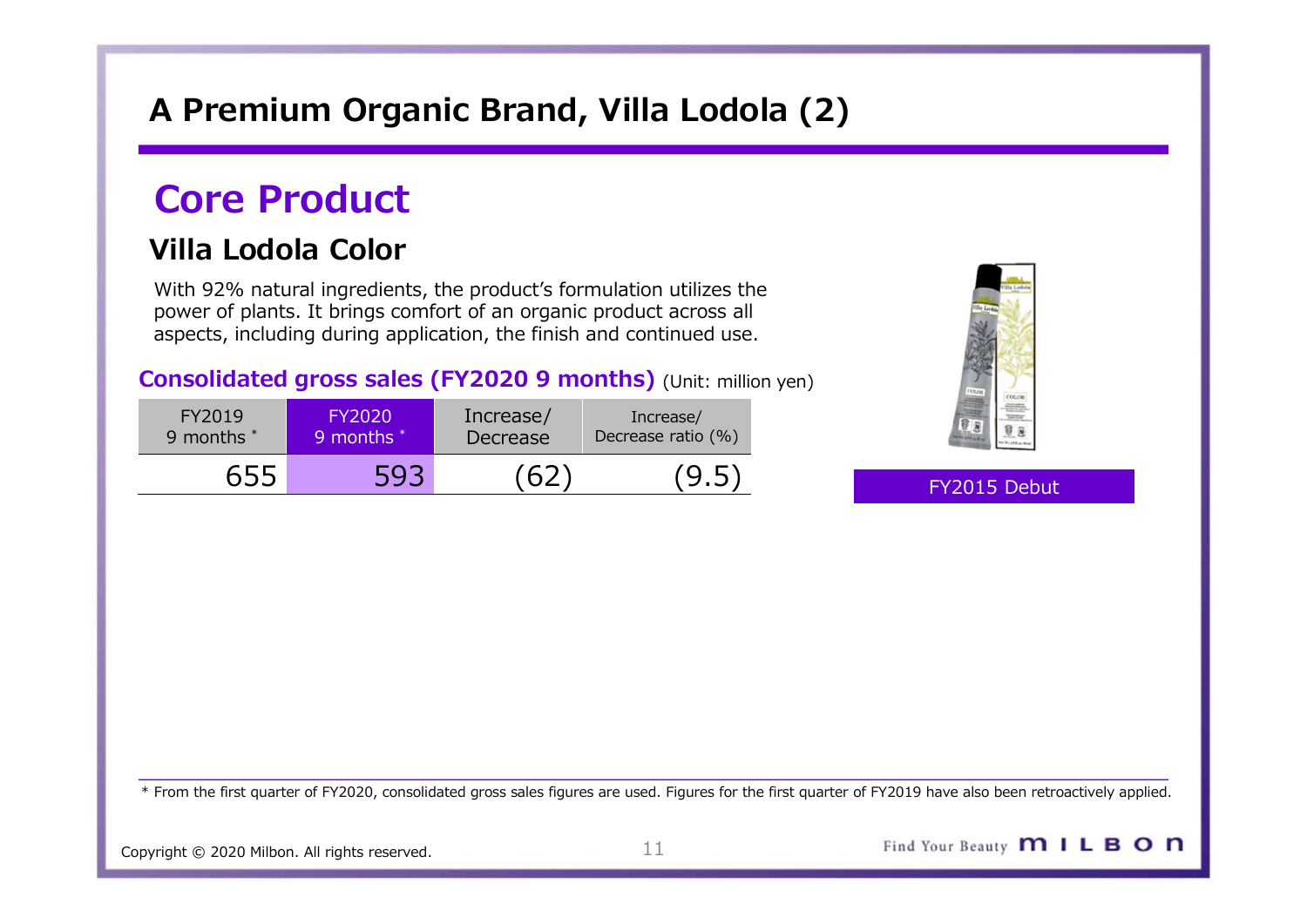# Consolidated Net Sales by Product Category [Cosmetic Products]

|                                                 | <b>Consolidated Net Sales by Product Category [Cosmetic Products]</b>                                                                                                                                                                                                                                                                                                                                                                                            |           |                     |
|-------------------------------------------------|------------------------------------------------------------------------------------------------------------------------------------------------------------------------------------------------------------------------------------------------------------------------------------------------------------------------------------------------------------------------------------------------------------------------------------------------------------------|-----------|---------------------|
|                                                 |                                                                                                                                                                                                                                                                                                                                                                                                                                                                  |           |                     |
| <b>Consolidated Net Sales (FY2020 9 months)</b> |                                                                                                                                                                                                                                                                                                                                                                                                                                                                  |           | (Unit: million yen) |
| <b>FY2019</b>                                   | <b>FY2020</b>                                                                                                                                                                                                                                                                                                                                                                                                                                                    | Increase/ | Increase/           |
| 9 months                                        | 9 months                                                                                                                                                                                                                                                                                                                                                                                                                                                         | Decrease  | Decrease ratio (%)  |
| 101                                             | 223                                                                                                                                                                                                                                                                                                                                                                                                                                                              | 121       |                     |
|                                                 | • As a result of the coronavirus pandemic, there were some areas in which large-scale events<br>could not be held, so we reconstructed our proposal activities on a small scale and worked<br>to create an opportunity to touch and test our products. In areas where large-scale events<br>have not yet been held, many salons have become interested in Imprea.<br>• As of the end of September, the number of contracted salons exceeded the annual target of |           |                     |
|                                                 | 500. In addition to aiming to expand the number of contact points, the Company will tackle<br>the challenges that have newly been identified.                                                                                                                                                                                                                                                                                                                    |           |                     |
| <b>New Products</b>                             |                                                                                                                                                                                                                                                                                                                                                                                                                                                                  |           |                     |
| <b>Imprea Whitening Laser Shot</b>              |                                                                                                                                                                                                                                                                                                                                                                                                                                                                  |           |                     |
| and prevents spots and freckles.                | A whitening solution that directly approaches the origin of spots,<br>like targeted by a laser. It suppresses the formation of melanin<br>(Unit: million yen)                                                                                                                                                                                                                                                                                                    |           |                     |
| FY2020 target*                                  | <b>FY2020</b><br>Progress rate (%)<br>9 months*                                                                                                                                                                                                                                                                                                                                                                                                                  |           |                     |

- FIZULE 19 Includes and the correct of the correct of the correct of the correct of the coronavirus pandemic, there were some areas in which could not be held, so we reconstructed our proposal activities on a smile of occu - 39<br>
So we reconstructed our proposal activities on a small scale events<br>
so we reconstructed our proposal activities on a small scale and worked<br>
tunity to touch and test our products. In areas where large-scale events<br>
- 

# New Products

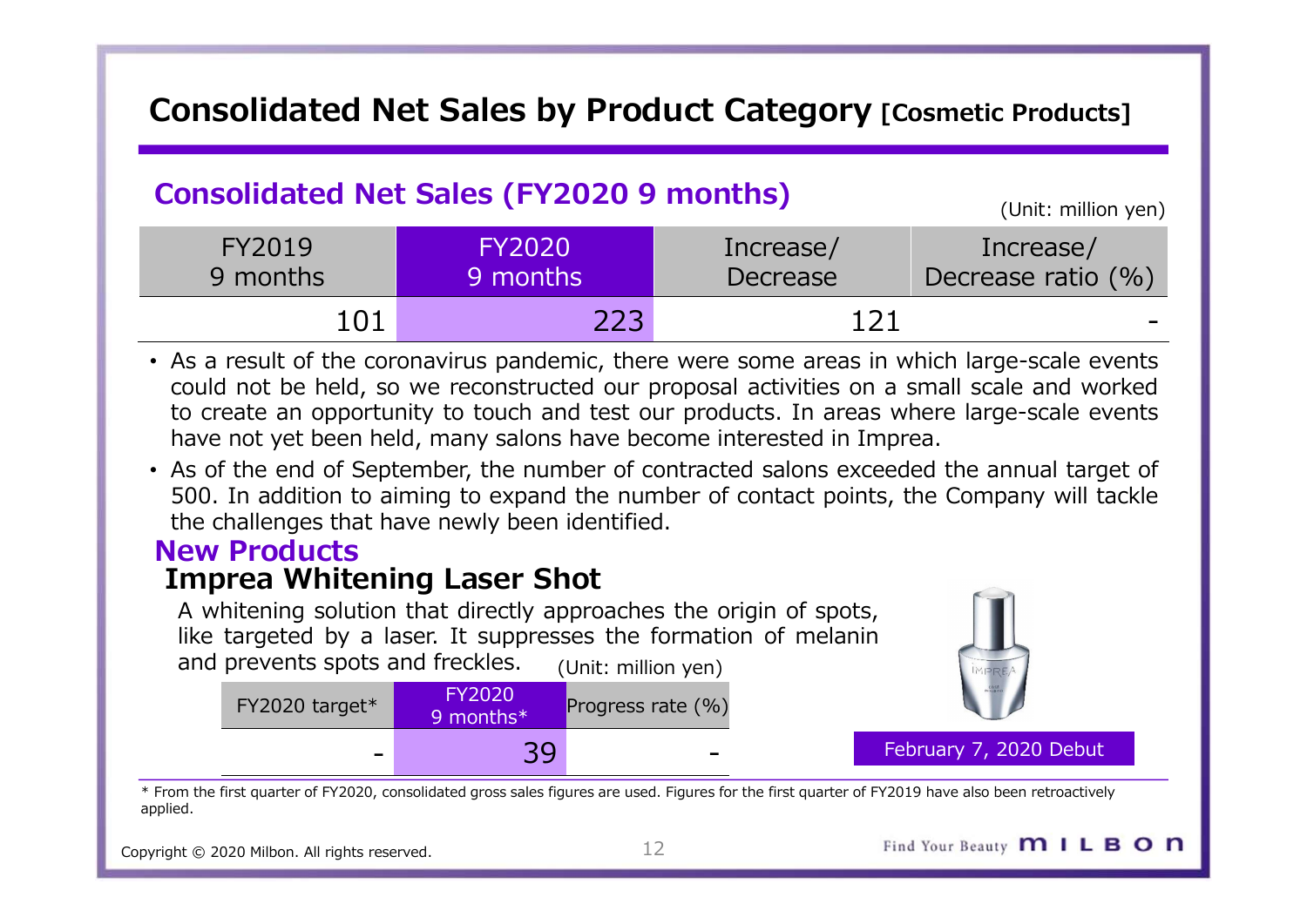# A Premium Brand, Imprea

# Revitalization of activities after self-restraint period

| very in economic activity |                                                                                                                                                                                                                                              |                       |                                                                |                                                                                                                                                                                                                                                                                                                            |
|---------------------------|----------------------------------------------------------------------------------------------------------------------------------------------------------------------------------------------------------------------------------------------|-----------------------|----------------------------------------------------------------|----------------------------------------------------------------------------------------------------------------------------------------------------------------------------------------------------------------------------------------------------------------------------------------------------------------------------|
|                           | A Premium Brand, Imprea                                                                                                                                                                                                                      |                       |                                                                |                                                                                                                                                                                                                                                                                                                            |
|                           |                                                                                                                                                                                                                                              |                       |                                                                |                                                                                                                                                                                                                                                                                                                            |
|                           |                                                                                                                                                                                                                                              |                       |                                                                | Revitalization of activities after self-restraint period                                                                                                                                                                                                                                                                   |
| <b>Number of salons</b>   |                                                                                                                                                                                                                                              |                       | (Unit: salons)                                                 |                                                                                                                                                                                                                                                                                                                            |
| FY2019 *1                 | FY2020 *1                                                                                                                                                                                                                                    | Increase/<br>Decrease | Increase/<br>Decrease ratio (%)                                | IMPREA                                                                                                                                                                                                                                                                                                                     |
| 200                       | 447                                                                                                                                                                                                                                          | 247                   | 123.5                                                          |                                                                                                                                                                                                                                                                                                                            |
|                           |                                                                                                                                                                                                                                              |                       | Consolidated gross sales (FY2020 9 months) (Unit: million yen) |                                                                                                                                                                                                                                                                                                                            |
| FY2019<br>9 months $*2$   | <b>FY2020</b><br>9 months $*2$                                                                                                                                                                                                               | Increase/<br>Decrease | Increase/<br>Decrease ratio (%)                                |                                                                                                                                                                                                                                                                                                                            |
| 101                       | 223                                                                                                                                                                                                                                          | 121                   |                                                                |                                                                                                                                                                                                                                                                                                                            |
| <b>Brand concept</b>      |                                                                                                                                                                                                                                              |                       | <b>What is Imprea?</b>                                         |                                                                                                                                                                                                                                                                                                                            |
|                           | The brand concept of Imprea is "Revolutionize Your Aura<br>with your Professional Stylist". We will provide new beauty<br>value by leveraging Professional Stylists' ability to provide<br>solutions, which is one of the strengths of them. |                       | complexion.                                                    | Imprea is a salon exclusive brand created through joint research by KOSÉ,<br>which specializes in skin research, and Milbon, which specializes in hair research.<br>We will improve the complexion by establishing a good balance between the<br>"corner-layer keratin" on the surface of the skin, which holds the key to |
|                           |                                                                                                                                                                                                                                              |                       | "Revolutionize Your Aura with your Professional Stylist"       |                                                                                                                                                                                                                                                                                                                            |
|                           |                                                                                                                                                                                                                                              |                       |                                                                | Through communication that takes advantage of strength as a heautician we propose impressions that comprehensively canture hair and face                                                                                                                                                                                   |

| $FY2019$ $*1$                                                                                                                                                                                                                                | FY2020 *1                                                                 | THE CASE<br>Decrease  | IIILI CASC/<br>Decrease ratio (%)                              |                                                                                                                                                                                                                                                                                                                            |
|----------------------------------------------------------------------------------------------------------------------------------------------------------------------------------------------------------------------------------------------|---------------------------------------------------------------------------|-----------------------|----------------------------------------------------------------|----------------------------------------------------------------------------------------------------------------------------------------------------------------------------------------------------------------------------------------------------------------------------------------------------------------------------|
| 200                                                                                                                                                                                                                                          | 447                                                                       | 247                   | 123.5                                                          |                                                                                                                                                                                                                                                                                                                            |
|                                                                                                                                                                                                                                              |                                                                           |                       | Consolidated gross sales (FY2020 9 months) (Unit: million yen) |                                                                                                                                                                                                                                                                                                                            |
| FY2019<br>9 months $*2$                                                                                                                                                                                                                      | <b>FY2020</b><br>9 months $*2$                                            | Increase/<br>Decrease | Increase/<br>Decrease ratio (%)                                |                                                                                                                                                                                                                                                                                                                            |
| 101                                                                                                                                                                                                                                          | 223                                                                       | 121                   |                                                                |                                                                                                                                                                                                                                                                                                                            |
| <b>Brand concept</b>                                                                                                                                                                                                                         |                                                                           |                       | <b>What is Imprea?</b>                                         |                                                                                                                                                                                                                                                                                                                            |
| The brand concept of Imprea is "Revolutionize Your Aura<br>with your Professional Stylist". We will provide new beauty<br>value by leveraging Professional Stylists' ability to provide<br>solutions, which is one of the strengths of them. |                                                                           |                       | complexion.                                                    | Imprea is a salon exclusive brand created through joint research by KOSÉ,<br>which specializes in skin research, and Milbon, which specializes in hair research.<br>We will improve the complexion by establishing a good balance between the<br>"corner-layer keratin" on the surface of the skin, which holds the key to |
|                                                                                                                                                                                                                                              |                                                                           |                       | "Revolutionize Your Aura with your Professional Stylist"       |                                                                                                                                                                                                                                                                                                                            |
|                                                                                                                                                                                                                                              | through beauticians, and deliver " Change Your Impression " to customers. |                       |                                                                | Through communication that takes advantage of strength as a beautician, we propose impressions that comprehensively capture hair and face                                                                                                                                                                                  |
| *1 Calculated based on the past year's shipment results.                                                                                                                                                                                     |                                                                           |                       |                                                                | *2 From the first quarter of FY2020, consolidated gross sales figures are used. Figures for the first quarter of FY2019 have also been retroactively applied.                                                                                                                                                              |





### Brand concept

## What is Imprea?

## "Revolutionize Your Aura with your Professional Stylist"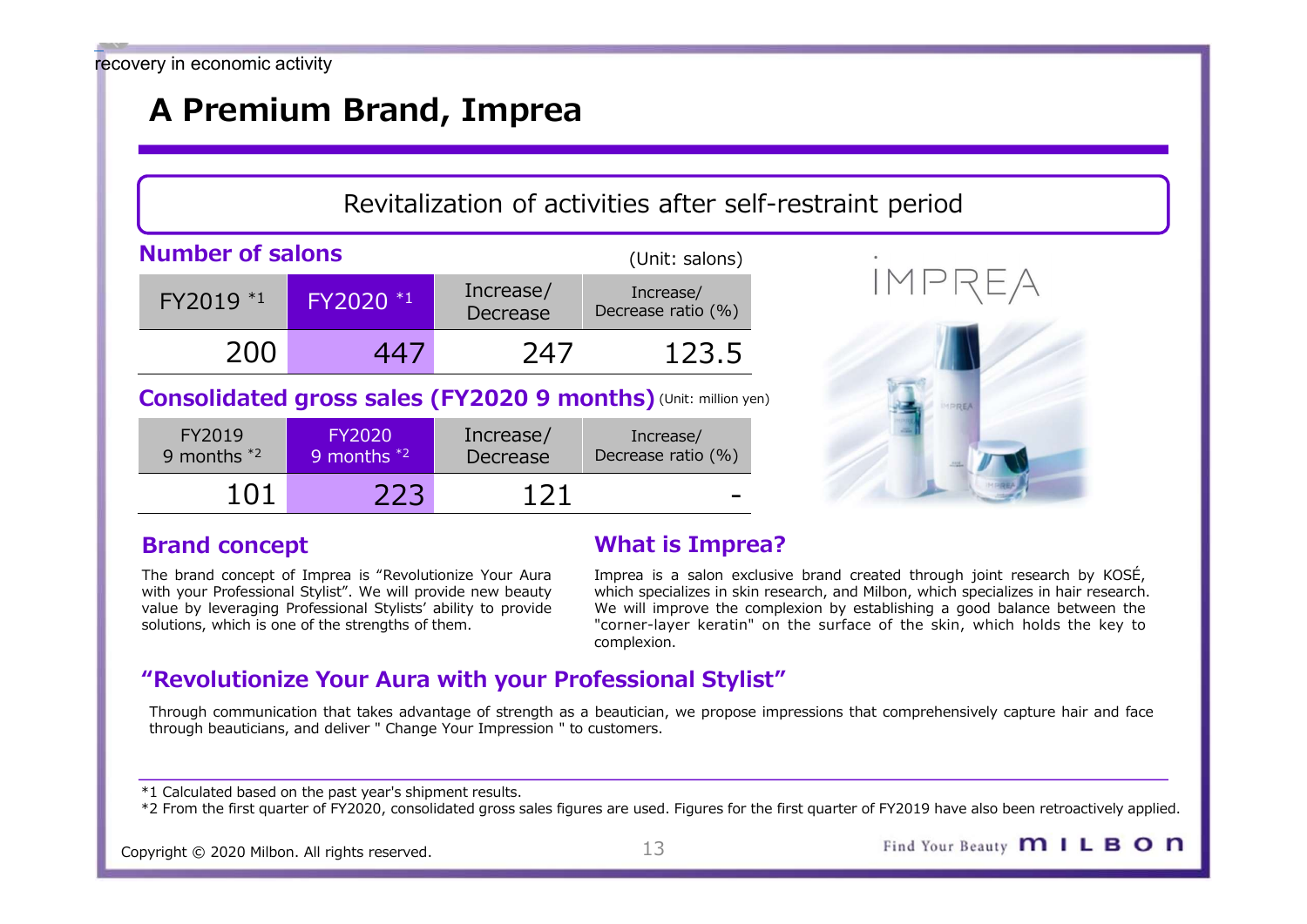# Consolidated Statement of Earnings (FY2020 9 months)<br>
Consolidated Statement of Earnings> (Unit: million yen) <Breakdown of net sales by product category><br>
(Unit: million yen) <Breakdown of net sales by product category><br>

|                                                              |                    |                 |                           |                     | <b>Consolidated Statement of Earnings (FY2020 9 months)</b>                                                                               |                              |                              |                    |                                |  |
|--------------------------------------------------------------|--------------------|-----------------|---------------------------|---------------------|-------------------------------------------------------------------------------------------------------------------------------------------|------------------------------|------------------------------|--------------------|--------------------------------|--|
| <consolidated earnings="" of="" statement=""></consolidated> |                    |                 |                           | (Unit: million yen) | <breakdown by="" categ<="" net="" of="" product="" sales="" th=""><th></th><th></th><th></th><th>(Unit: millior</th><th></th></breakdown> |                              |                              |                    | (Unit: millior                 |  |
|                                                              | FY2019<br>9 months | $%$ to<br>sales | <b>FY2020</b><br>9 months | $%$ to<br>sales     | Hair care products                                                                                                                        | FY2019<br>9 months<br>15,313 | FY2020<br>9 months<br>14,654 | % to sales<br>58.1 | Increase/<br>Decrease<br>(658) |  |
| <b>Sales</b>                                                 | 26,651             | 100.0           | 25,214                    | 100.0               | Hair coloring<br>products<br>Permanent wave                                                                                               | 9,889                        | 9,148                        | 36.3               | (741)                          |  |
| Cost of sales                                                | 9,042              | 33.9            | 8,548                     | 33.9                | products<br>Cosmetic products                                                                                                             | 1,168<br>101                 | 1,036<br>223                 | 4.1<br>0.9         | (131)<br>121                   |  |
| Gross profit                                                 | 17,609             | 66.1            | 16,665                    | 66.1                | <b>Others</b><br><major decrease="" factors="" for="" increase="" the=""></major>                                                         | 178                          | 150                          | 0.6                | (28)                           |  |
| SG&A<br>expenses                                             | 12,433             | 46.7            | 12,358                    | 49.0                | Net sales $-1,437$ million yen $(-5.4\%)$<br><b>SG&amp;A</b>                                                                              |                              | $-75$ million yen $(-0.6%)$  |                    |                                |  |
| Operating<br>income                                          | 5,175              | 19.4            | 4,307                     | 17.1                | In SG&A expenses, travel expenses and<br>market development expenses declined                                                             |                              |                              |                    |                                |  |
| Ordinary<br>income                                           | 4,804              | 18.0            | 3,842                     | 15.2                | significantly due to the impact of the co<br>19 crisis, but it was unable to compensa<br>for the increase in personnel expenses           |                              |                              |                    |                                |  |
| Profit<br>attributable<br>to owners of<br>parent             | 3,411              | 12.8            | 2,740                     | 10.9                | (increase in new hiring and base salary<br>raise)                                                                                         |                              |                              |                    |                                |  |
|                                                              |                    |                 |                           |                     |                                                                                                                                           |                              |                              |                    |                                |  |

|                            | FY2019 | FY2020   |                                           | Increase/                                       | Increase/<br>Decrease                                                                                                                                                                |
|----------------------------|--------|----------|-------------------------------------------|-------------------------------------------------|--------------------------------------------------------------------------------------------------------------------------------------------------------------------------------------|
| Hair care products         | 15,313 | 14,654   | 58.1                                      | (658)                                           | ratio $(\% )$<br>(4.3)                                                                                                                                                               |
| Hair coloring<br>products  | 9,889  | 9,148    | 36.3                                      | (741)                                           | (7.5)                                                                                                                                                                                |
| Permanent wave<br>products | 1,168  | 1,036    | 4.1                                       | (131)                                           | (11.2)                                                                                                                                                                               |
| Cosmetic products          | 101    | 223      | 0.9                                       | 121                                             | 119.4                                                                                                                                                                                |
| <b>Others</b>              | 178    | 150      | 0.6                                       | (28)                                            | (16.0)                                                                                                                                                                               |
|                            |        |          |                                           |                                                 |                                                                                                                                                                                      |
|                            |        |          | Net sales $-1,437$ million yen $(-5.4\%)$ |                                                 |                                                                                                                                                                                      |
|                            |        | 9 months | 9 months                                  | <b>Earnings (FY2020 9 months)</b><br>% to sales | <breakdown by="" category="" net="" of="" product="" sales=""><br/>(Unit: million yen)<br/>Decrease<br/><major decrease="" factors="" for="" increase="" the=""></major></breakdown> |

In SG&A expenses, travel expenses and market development expenses declined significantly due to the impact of the covid-19 crisis, but it was unable to compensate for the increase in personnel expenses (increase in new hiring and base salary raise)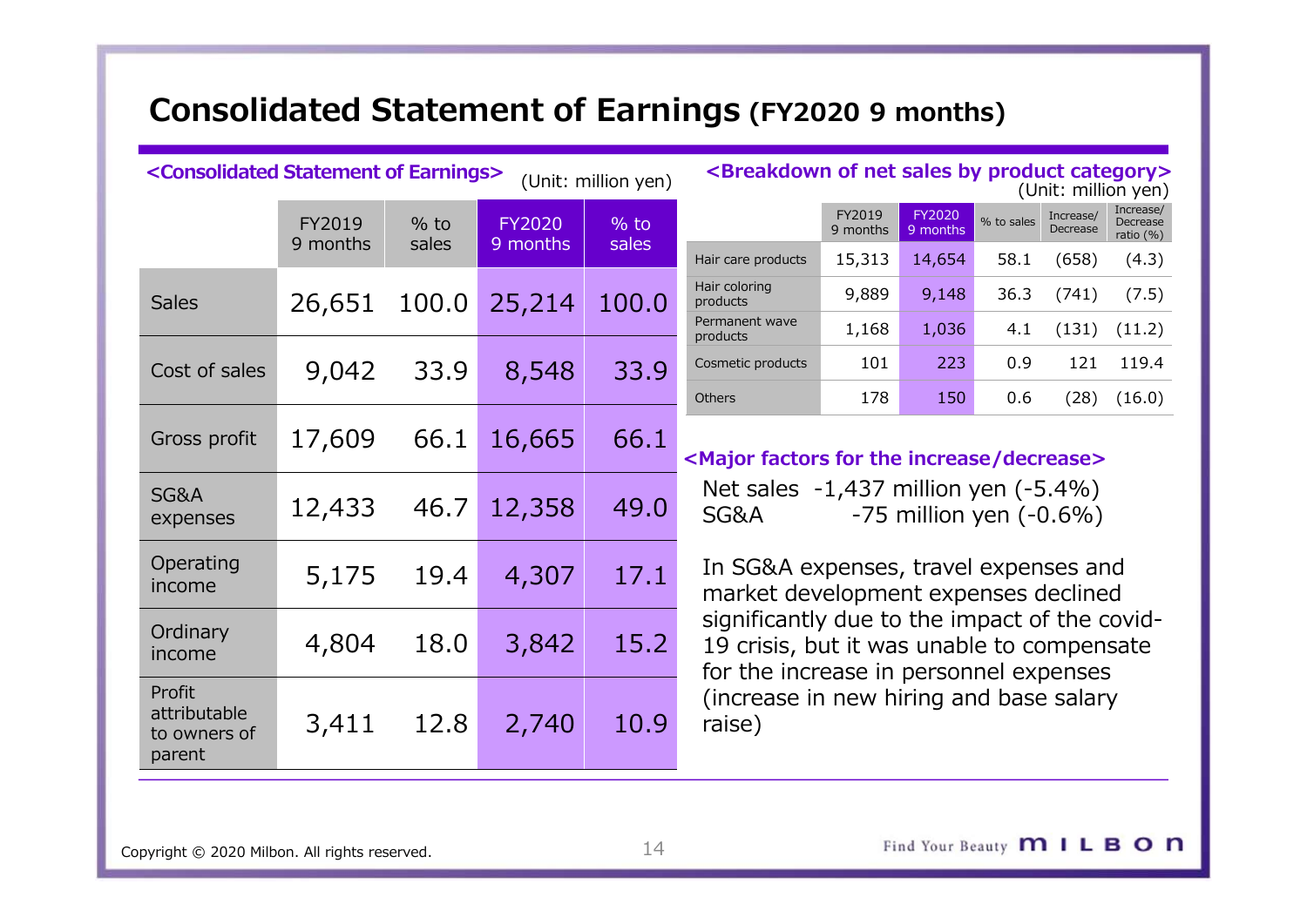# Consolidated Trends in Capital Expenditures and R&D Expenses

|                                  |        |               |        |               |        | <b>Consolidated Trends in Capital Expenditures and R&amp;D Expenses</b> |                       |
|----------------------------------|--------|---------------|--------|---------------|--------|-------------------------------------------------------------------------|-----------------------|
|                                  |        |               |        |               |        |                                                                         | (Unit: million yen)   |
| Category                         |        | <b>FY2016</b> | FY2017 | <b>FY2018</b> | FY2019 | <b>FY2020</b><br>Jan.-Sep.                                              | <b>FY2020</b><br>Plan |
| Capital<br>expenditures          |        | 4,262         | 1,570  | 1,149         | 1,605  | 1,068                                                                   | 1,958                 |
| Depreciation and<br>amortization |        | 1,077         | 1,272  | 1,370         | 1,453  | 1,152                                                                   | 1,632                 |
| R&D exp.                         | Amount | 1,232         | 1,422  | 1,479         | 1,534  | 1,163                                                                   | 1,796                 |
|                                  |        | 4.2           | 4.3    | 4.2           | 4.2    | 4.6                                                                     | 4.6                   |

# FY2020 CAPEX Main Items (Plan)

- 
- Plant equipment: compounding and filling (vacuum emulsification, etc.)
- Establishment of Aoyama Sales Office 2
- Acquisition of land for construction of the new training center
-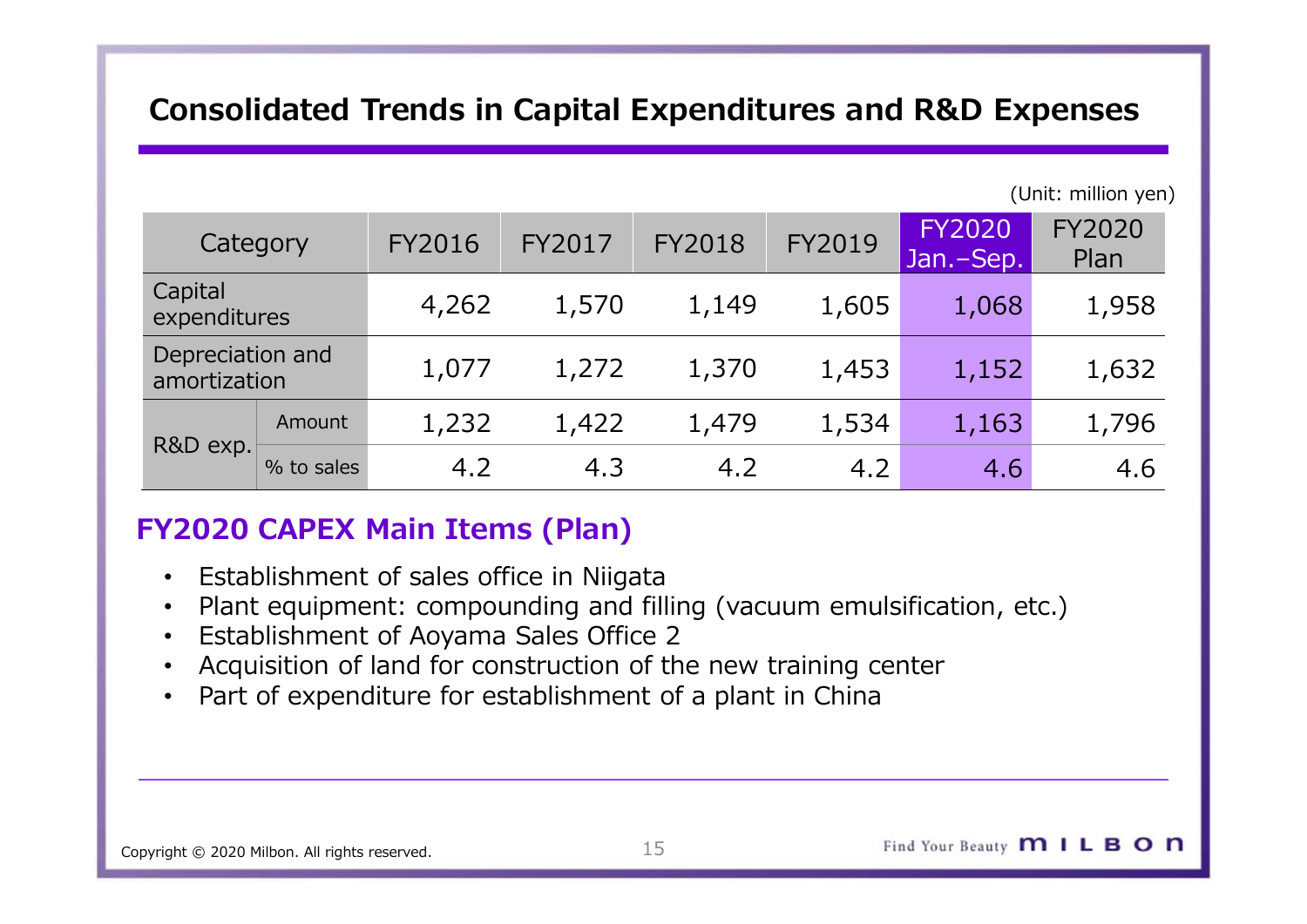# Trends in Fieldpersons (FPs), Market Related Data

### Fieldpersons trends (by country) (Number of FPs / As of January 1, the beginning of the fiscal year (As of December 21 for 2017 and before))

|                                                      |                                         |                                                                      |         |                                                        |        | Trends in Fieldpersons (FPs), Market Related Data                                                                                                                       |
|------------------------------------------------------|-----------------------------------------|----------------------------------------------------------------------|---------|--------------------------------------------------------|--------|-------------------------------------------------------------------------------------------------------------------------------------------------------------------------|
|                                                      |                                         |                                                                      |         |                                                        |        |                                                                                                                                                                         |
|                                                      |                                         |                                                                      |         | (Number of FPs / As of January 1, the beginning of the |        |                                                                                                                                                                         |
|                                                      | <b>Fieldpersons trends (by country)</b> |                                                                      |         | fiscal year (As of December 21 for 2017 and before))   |        |                                                                                                                                                                         |
|                                                      | 2016                                    | $2017 *1$                                                            | 2018    | 2019                                                   | 2020   |                                                                                                                                                                         |
| <b>JAPAN</b>                                         | 249                                     | 258                                                                  | 269     | 279                                                    | 297    | Upper column: Number of FPs (persons)                                                                                                                                   |
|                                                      | 102                                     | 105                                                                  | 111     | 108                                                    |        | Lower column: Sales per FP (million yen)                                                                                                                                |
|                                                      | 9                                       | 12                                                                   | 13      | 13                                                     | 17     | (As of September 30, 2020)<br>10 FPs joined in October 2019, and are                                                                                                    |
| MILBON USA, INC.                                     | 63                                      | 48                                                                   | 48      | 50                                                     |        | assigned on site                                                                                                                                                        |
|                                                      | 18                                      | 19                                                                   | 22      | 21                                                     | 30     | 40 FPs joined in April 2020, and are currently<br>in training                                                                                                           |
| Milbon Trading<br>(Shanghai) Co., Ltd.               | 40                                      | 50                                                                   | 62      | 70                                                     |        | 0 FPs joined in October 2020 no recruitment<br>activities in autumn                                                                                                     |
| <b>KOREA</b>                                         | 20                                      | 23                                                                   | 25      | 30                                                     | 32     |                                                                                                                                                                         |
| Milbon Korea Co., Ltd.                               | 80                                      | 84                                                                   | 82      | 77                                                     |        | (The above 50 FPs are not included in the left)<br>chart.)                                                                                                              |
| Others $*^2$                                         | 25                                      | 33                                                                   | 33      | 35                                                     | 38     |                                                                                                                                                                         |
|                                                      | 37                                      | 31                                                                   | 37      | 39                                                     |        |                                                                                                                                                                         |
|                                                      | <b>Market Related Data (Japan)</b>      |                                                                      |         |                                                        |        |                                                                                                                                                                         |
|                                                      | FY2016                                  |                                                                      | Remarks |                                                        | $\ast$ | Data in the Ministry of Health, Labour and Welfare's                                                                                                                    |
| Number of business<br>establishments<br>(households) | 172,304                                 | Bureau economy census of ministry<br>statistics of public management |         |                                                        |        | Ministry of Health, Labour and Welfare administrative<br>report, which had been used for the number of salons<br>and beauticians in the "Market Trends,"until FY2020 Q1 |
| Number of workers                                    | 443 741                                 |                                                                      |         |                                                        |        | was judged to differ greatly from the actual situation.                                                                                                                 |

(As of September 30, 2020) 10 FPs joined in October 2019, and are assigned on site **d Data**<br>
g of the<br>
fore))<br>
Upper column: Number of FPs (persons)<br>
Lower column: Sales per FP (million yen)<br>
(As of September 30, 2020)<br>
10 FPs joined in October 2019, and are<br>
assigned on site<br>
in training<br>
in training<br>
0

|                                                      | FY2016  | <b>Remarks</b>                                                                                                                                                                       | Data in the Ministry                                                                                         |
|------------------------------------------------------|---------|--------------------------------------------------------------------------------------------------------------------------------------------------------------------------------------|--------------------------------------------------------------------------------------------------------------|
| Number of business<br>establishments<br>(households) | 172,304 | Bureau economy census of ministry<br>statistics of public management                                                                                                                 | Ministry of Health,<br>report, which had b<br>and beauticians in t                                           |
| Number of workers                                    | 443,241 |                                                                                                                                                                                      | was judged to diffe<br>Accordingly, the nu                                                                   |
| Number of beauty<br>customers<br>(thousand people)   | 37,023  | Statistics Bureau, Ministry of Internal<br>Affairs and Communications:<br>Population statistics as of October 1st of<br>each year Population statistics for<br>females aged 15 to 64 | number of workers<br>Economy Census of<br>of Internal Affairs a<br>workers includes w<br>beautician license. |

statistics of public management<br>was judged to differ greatly from the actual situation. workers includes workers other than those with a y 1, the beginning of the<br>
for 2017 and before)<br>
2020<br>
2020<br>
2020<br>
2020<br>
2020<br>
2020<br>
2020<br>
2020<br>
2020<br>
2020<br>
2020<br>
10 FPs joined in October 2019, and are<br>
30<br>
40 FPs joined in October 2019, and are currently<br>
40 FPs joine Ministry of Health, Labour and Welfare administrative report, which had been used for the number of salons and beauticians in the "Market Trends,"until FY2020 Q1 Accordingly, the number of business establishments and number of workers are shown in the data from the Lower column: Sales per PP (million yen)<br>
17 (1.6 of September 30, 2020)<br>
10 (1.6 PS joined in October 2019, and are<br>
18 assigned on site<br>
18 and PFs joined in April 2020, and are currently<br>
in training<br>
10 FPs joined in O Economy Census of the Statistics Bureau of the Ministry of Internal Affairs and Communications. The number of in the spin on include than the matter of the spin of the profession of the response of the than than than the properties in attunn<br>
30 The properties in a turn of the left chat.)<br>
31 The above 50 FPs are not included in t beautician license.

\*1 Because FY2017 was an irregular accounting period, performance is calculated with adjusted amounts for a 12-month period.

\*2 Thailand, Vietnam, Malaysia, Taiwan, Hong Kong, Turkey, Indonesia, the Philippines, Singapore, Germany and others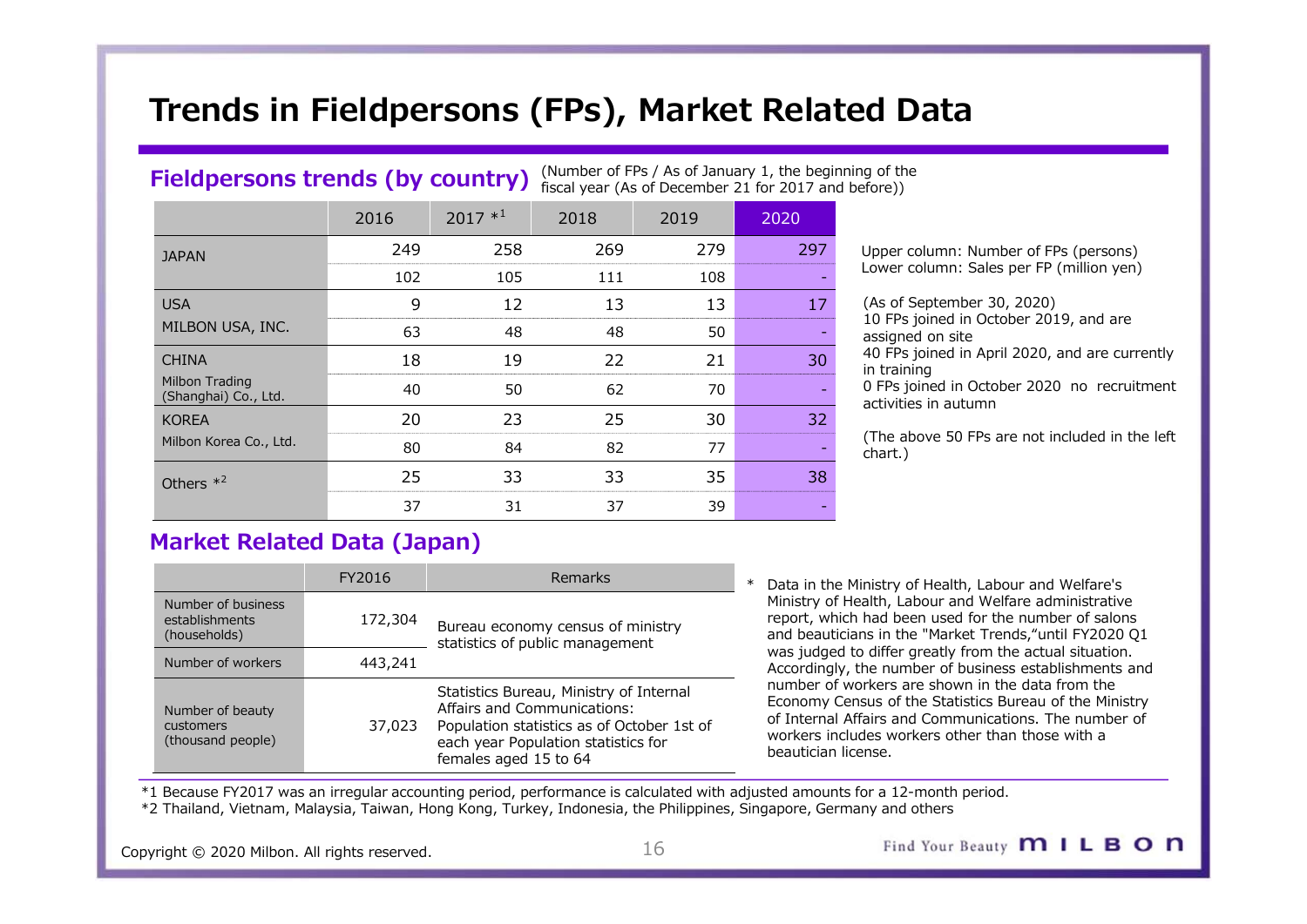# Consolidated Net Sales in Japan and Overseas

# FY2020 9 months

|                               |                        |                  |            |                  | <b>Consolidated Net Sales in Japan and Overseas</b> |           |           |                                         |
|-------------------------------|------------------------|------------------|------------|------------------|-----------------------------------------------------|-----------|-----------|-----------------------------------------|
|                               | <b>FY2020 9 months</b> |                  |            |                  |                                                     |           |           |                                         |
|                               |                        | FY2019           |            |                  | <b>FY2020</b>                                       |           | Increase/ | (Unit: million yen)<br>Changes in Local |
|                               |                        | 9 months         |            |                  | 9 months                                            | Increase/ |           | Decrease ratio currency base *1         |
|                               |                        | <b>Net Sales</b> | % to sales | <b>Net Sales</b> | $%$ to sales                                        | Decrease  | (%)       | (% )                                    |
| <b>Consolidated Net Sales</b> |                        | 26,651           | 100.0      | 25,214           | 100.0                                               | (1, 437)  | (5.4)     | (4.8)                                   |
| <b>JAPAN</b>                  |                        | 22,336           | 83.8       | 21,102           | 83.7                                                | (1,233)   | (5.5)     | (5.5)                                   |
| Overseas                      |                        | 4,315            | 16.2       | 4,111            | 16.3                                                | (204)     | (4.7)     | (1.4)                                   |
|                               | <b>USA</b>             | 462              | 1.7        | 334              | 1.3                                                 | (127)     | (27.7)    | (26.6)                                  |
|                               | <b>CHINA</b>           | 1,144            | 4.3        | 1,107            | 4.4                                                 | (36)      | (3.2)     | 0.4                                     |
|                               | KOREA                  | 1,731            | 6.5        | 1,832            | 7.3                                                 | 100       | 5.8       | $11.5$                                  |
|                               | Other $*2$             | 977              | 3.7        | 836              | 3.3                                                 | (140)     | (14.4)    | (14.1)                                  |

 $*1$  Figures are the rates of change in real terms on a local currency basis. Current exchange rates of 107.55 yen to the U.S. dollar, 15.34 yen to the Chinese yuan, and 0.0890 yen to the Korean won

\*2 Thailand, Vietnam, Malaysia, Taiwan, Hong Kong, Turkey, Indonesia, the Philippines, Singapore, Germany and others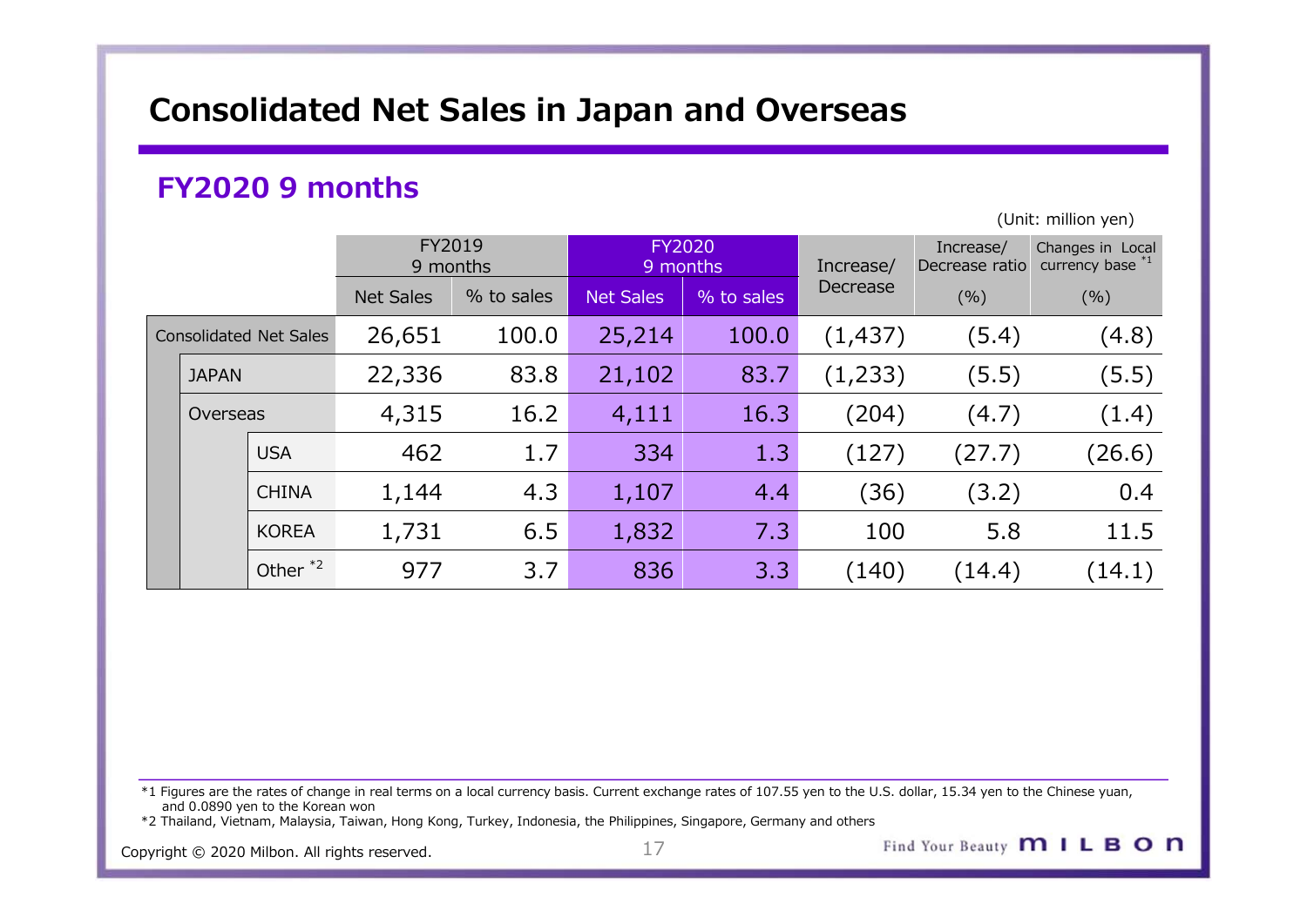# Consolidated Operating Income in Japan and Overseas

# FY2020 9 months

|                                  |                                                                                                                    |                        | <b>Consolidated Operating Income in Japan and Overseas</b> |                     |                              |          |        |  |  |
|----------------------------------|--------------------------------------------------------------------------------------------------------------------|------------------------|------------------------------------------------------------|---------------------|------------------------------|----------|--------|--|--|
|                                  |                                                                                                                    | <b>FY2020 9 months</b> |                                                            |                     |                              |          |        |  |  |
|                                  | (Unit: million yen)<br>FY2019<br><b>FY2020</b><br>Increase/<br>9 months<br>Increase/<br>Decrease ratio<br>9 months |                        |                                                            |                     |                              |          |        |  |  |
|                                  |                                                                                                                    | Operating<br>Income    | Operating<br>income ratio(%)                               | Operating<br>Income | Operating<br>income ratio(%) | Decrease | (% )   |  |  |
| Consolidated<br>Operating Income |                                                                                                                    | 5,175                  | 19.4                                                       | 4,307               | 17.1                         | (868)    | (16.8) |  |  |
| <b>JAPAN</b>                     |                                                                                                                    | 4,690                  | 21.0                                                       | 4,087               | 19.4                         | (603)    | (12.9) |  |  |
| Overseas                         |                                                                                                                    | 485                    | 11.2                                                       | 219                 | 5.3                          | (265)    | (54.7) |  |  |
|                                  | <b>USA</b>                                                                                                         | (182)                  | (39.5)                                                     | (215)               | (64.3)                       | (32)     |        |  |  |
|                                  | <b>CHINA</b>                                                                                                       | 287                    | 25.2                                                       | 214                 | 19.3                         | (73)     | (25.6) |  |  |
|                                  | <b>KOREA</b>                                                                                                       | 538                    | 31.1                                                       | 439                 | 24.0                         | (99)     | (18.5) |  |  |
|                                  | Other <sup>*</sup>                                                                                                 | (158)                  | (16.3)                                                     | (218)               | (26.1)                       | (59)     |        |  |  |

\* Thailand, Vietnam, Malaysia, Taiwan, Hong Kong, Turkey, Indonesia, the Philippines, Singapore, Germany and others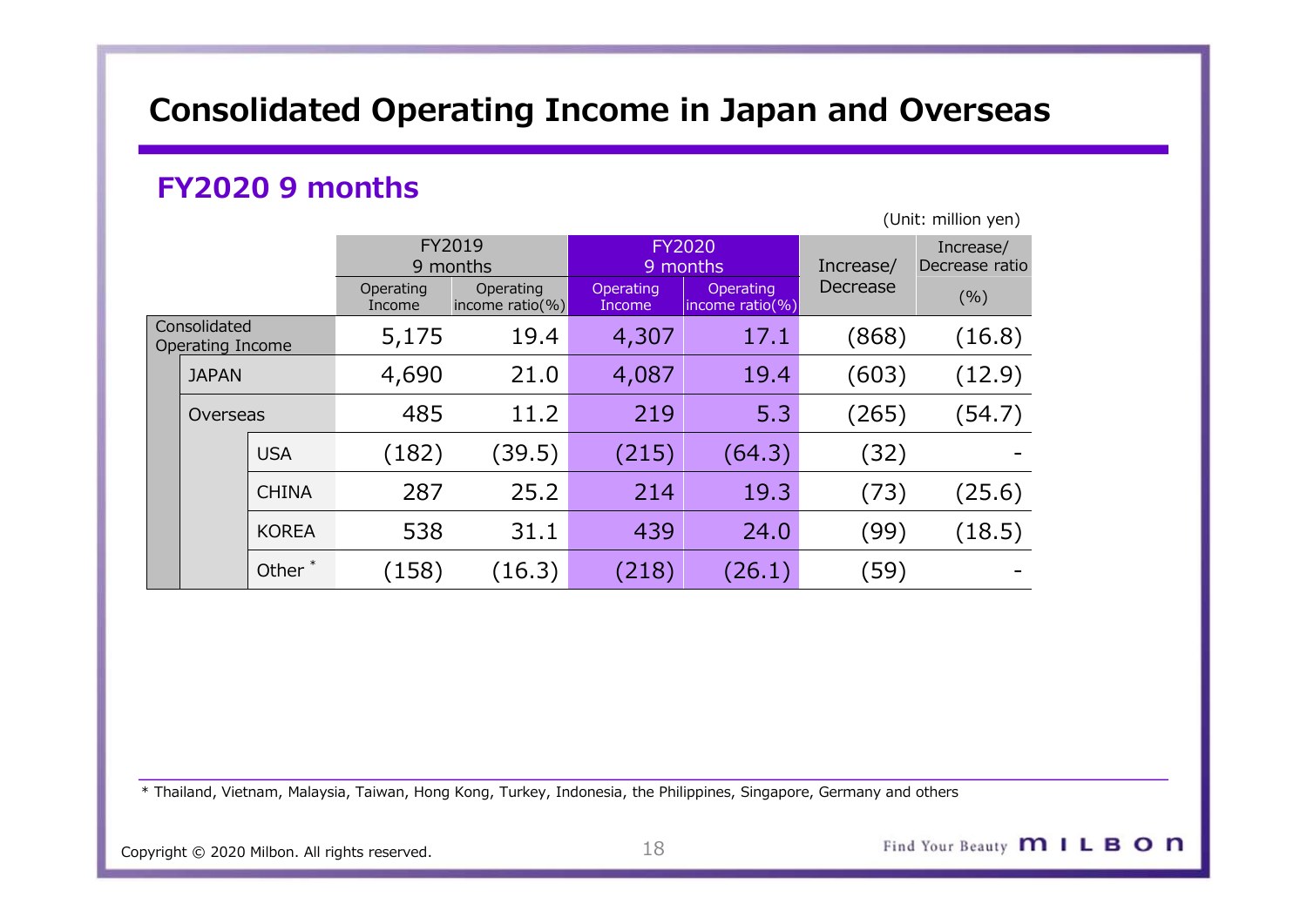# Outlook of Overseas Subsidiaries (1)

Figures in the text are based on local currency.

- **Dutlook of Overseas Subsidiaries (1)**<br>
gures in the text are based on local currency.<br>
USA (MILBON USA)<br>
The damage to covid-19 crisis was so great that economic activity resum<br>
situation varied from state to state and ar • The damage to covid-19 crisis was so great that economic activity resumed around June, although the situation varied from state to state and area to area.
- Sales were strong in July as customers surged into salons due to the resumption of salon operations. Since then, activities have continued under the impact of admission restrictions and re-lockdowns.
- **Outlook of Overseas Subsidiaries (1)**<br> **USA (MILBON USA)**<br>
 The damage to covid-19 crisis was so great that economic activity resumed around June, although the<br>
situation varied from state to state and area to area.<br>
 S the company targeted 300 salon contracts a year, it had more than 400 salons as of the end of September, exceeding expectations. Continued support activities such as online seminars and product explanations are being utilized during lockdowns. **Dutlook of Overseas Subsidiaries (1)**<br> **Surgish the text are based on local currency.**<br>
USA (MILBON USA)<br>
The damage to covid-19 crisis was so great that economic activity resume<br>
situation varied from state to state and **USA (MILBON USA)**<br>
• The damage to covid-19 crists was so great that economic activity resumed around June, although the stutation varied from state to state and area to area.<br>
• Since then, activities have continued unde
- Sales of hair care products grew through the "Salon Interactive" system, which delivers products from distributors to salon customers through salons.

- The cumulative total has returned to the level of the previous year. Clarified the 18-month mission and shared it with employees and distributors. It proposes how to grow in coexisting with coronavirus and implements educational activities associated with it, leading to a trust relationship with salons.
- Styling products continued to grow from Q2. (Cumulative total +16.7%) It is becoming popular because
- included a review of basic color knowledge and workshops to improve technology during Q2.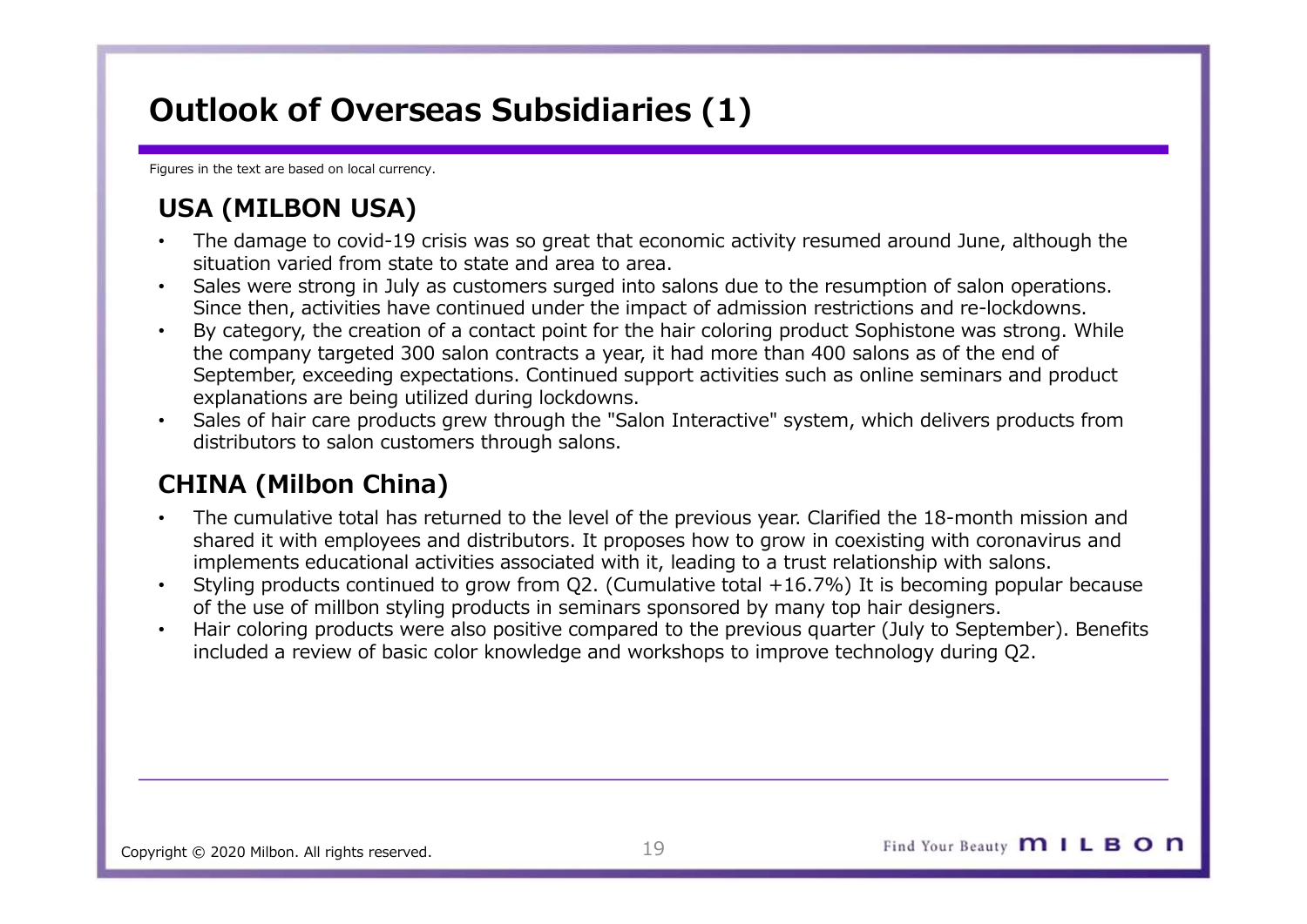# Outlook of Overseas Subsidiaries (2)

Figures in the text are based on local currency.

- **Dutlook of Overseas Subsidiaries (2)**<br>
Supers in the text are based on local currency.<br>
KOREA (Milbon Korea)<br>
Mainstay hair coloring products remained strong. Addicthy, which was laun<br>
well, and the number of new contact • Mainstay hair coloring products remained strong. Addicthy, which was launched in May, has been selling well, and the number of new contact points has increased, and sales have been steady even in the Corona crisis.
- Sales of hair care products also grew at both new contact points and sales. The introduction of Aujua has also progressed to salons that had been postponed in Corona.
- Global Milbon launched in July. The Company has been holding workshops for distributor sales since before the launch, which has steadily acquired the number of salons and also contributed to the increase in sales of existing products.
- The third branch is scheduled to be opened in November.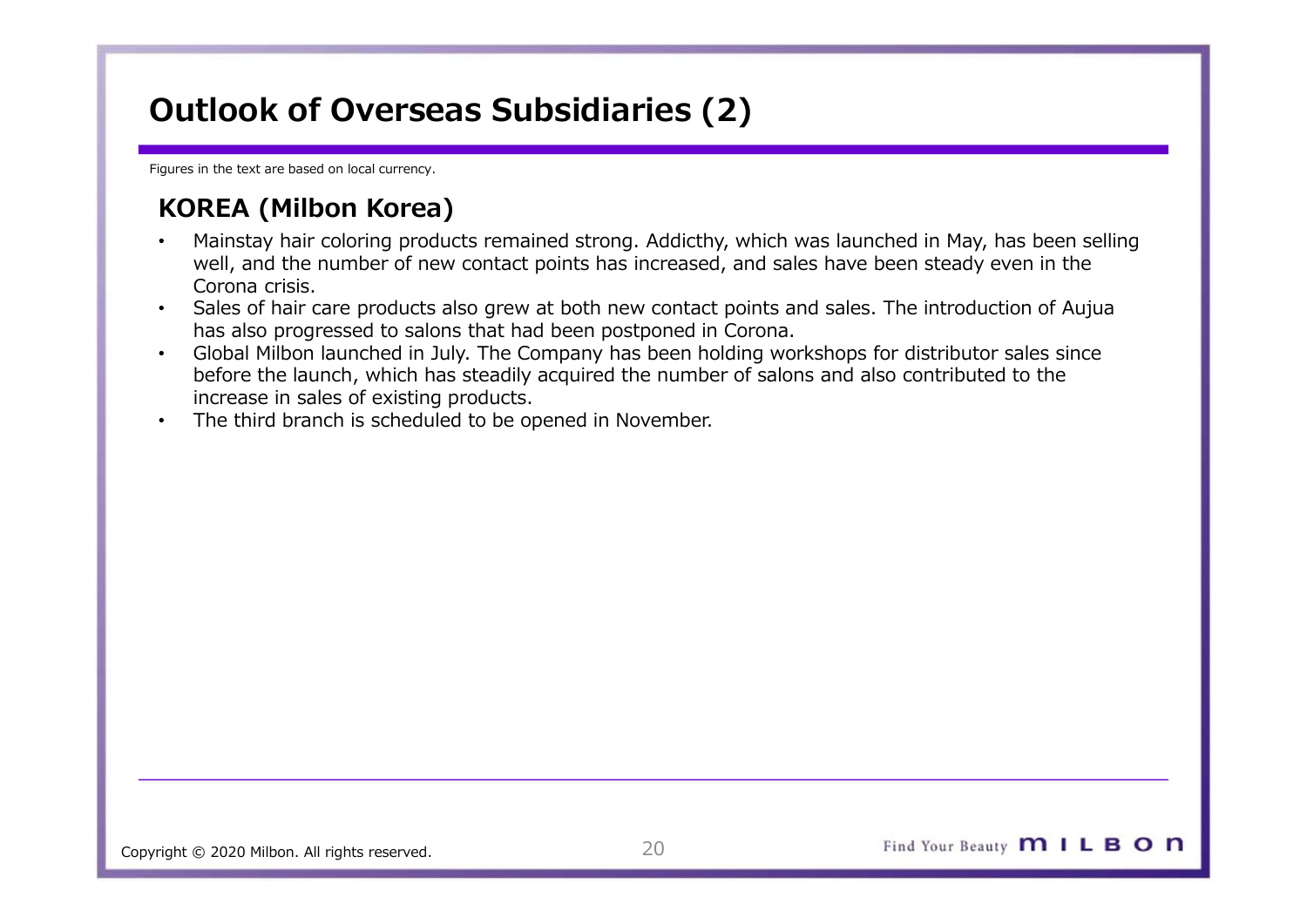# <Appendix> Hair Care Brand Positioning Map